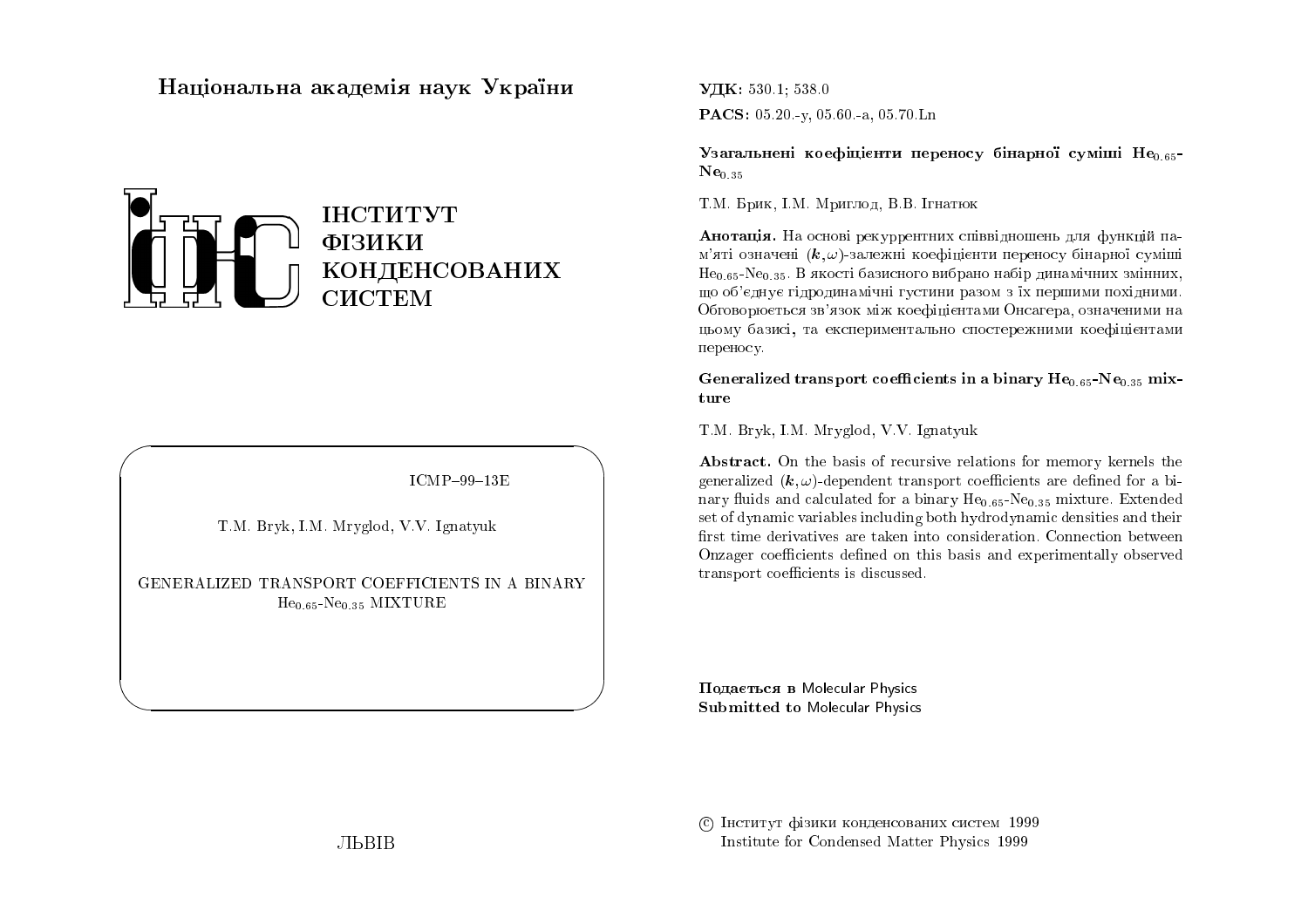## 1. Introduction

An intensive investigation of binary systems (liquid mixtures, melts, polymer solutions) had been started more then 25 years ago and at present is being characterized by a considerable advance in understanding of many aspects of nature of the object mentioned above. Starting from the very beginning one should refer to papers by Bhatia et al. [1,2] where authors considered both static and dynamic properties (static and dynamic structure factors, thermodynamic values, Green - Kubo relations) of binary mixtures. Though their results had a good agreement with scattering experiments [3] in the domain of small wave numbers  $k$ and frequencies  $\omega$ , it was challenging to extend the description out from the framework of pure hydrodynamic approach. Such like investigations were stimulated by discovery of "fast sound" phenomenon in mixtures having been enriched by lighter component  $[4-7]$ , which could be interpretated as collective motion of lighter particles on background of heavier ones and obviously presents the collective excitation of kinetic origin.

Another reason of going out from hydrodynamic description followed from the development of computer methods for calculations of time correlation functions for binary mixtures what sets up the problem of theoretical study of the dynamics at finite values of wave-vector  $\boldsymbol{k}$  and frequency  $\omega$  what is in fact the problem of the generalized hydrodynamics. One should emphasize that this problem is very important from experimental point as well, because neutron scattering experiments (esspecially in mixtures with disparate masses in the species) are being carried out in such a domain of  $k$  where usual hydrodynamic description is not applicable any more.

During the last decade an essential progress in understanding of dynamic properties of fluids has been achieved in connection with the generalized collective modes approach [8–11]. The extension of this method on binary liquids in the parameter-free form has been undertaken very recently [12] what opened the way of construction of generalized hydrodynamics of mixtures  $[11]$ . In comparison with five-mode formalism of Ref.  $[4]$  the approach proposed in  $[12]$  has really no fitting parameters and is based only on Markovian approximation for higher-order memory kernels being very effective in case of an extended set of dynamic variables [13]. Ref. [12] gave us an answer to the question: what set of dynamic variables is appropriate for the correct description of binary mixtures dynamics for small and intermediate values of k and  $\omega$ ?

In parallel way the construction of generalized hydrodynamics of binary mixtures was going on  $[14,15]$ . The results of these studies were

the explicit expressions for generalized thermodynamic quantities and transport coefficients which had been obtained in the rigorous statistical approach without any phenomenologic-based presumptions.

A logical completion of these investigations might be the calculation of generalized  $k, \omega$ -dependent transport coefficients that leads us to nonlocal transport equations. There were proposed in the literature several methods for solving of this problem for fluids; mode-coupling theory  $[16,17]$ , generalized kinetic theory for gases  $[18,19]$ , formalism of memory functions  $[20,21]$  and generalized collective mode approach  $[11,22]$  as one of the versions of memory function formalism. The mode-coupling theory allows us to study nonanalytical  $\sqrt{k}$  and  $\sqrt{\omega}$ -dependent corrections to the hydrodynamic transport coefficients appeared in the region of small wave-vectors and frequencies due to nonlinear fluctuations of coarse-grained variables. The methods of kinetic theory are limited by consideration of low-density systems. In present paper we shall dwell ourselves on the method of generalized collective modes applying recursive relations for higher-order memory functions [13].

The paper is organized as follows: in Section 2 we introduce dynamic variables which serve as basic set for construction of memory functions in the strict microscopic approach. Some words will be said about an advantage of our choice of dynamic variables. In Section 3 we extend initial set of hydrodynamic densities taking into consideration their first time derivatives. Then we apply recursive relations for higher-order memory kernels to obtain  $k$ - and  $\omega$ -dependent transport coefficients. In the last Section some concluding remarks are made.

#### 2. Equations of generalized hydrodynamics

Let us introduce the basic dynamic variables in the following way:

$$
\hat{n}_a(\mathbf{k}) = \frac{1}{\sqrt{N}} \sum_{i=1}^{N_a} \exp(i \mathbf{k} \mathbf{r}_i), \qquad a = 1, 2 \qquad (1)
$$

is the Fourier-transform of the ath partial number density;

$$
\hat{p}^{||}(\mathbf{k}) = \frac{1}{\sqrt{N}} \sum_{a=1}^{2} \hat{p}_a^{||}(\mathbf{k}) = \frac{1}{\sqrt{N}} \sum_{a=1}^{2} \sum_{i=1}^{N_a} \frac{k \mathbf{p}_i}{k} \exp(i \mathbf{k} \mathbf{r}_i)
$$
(2)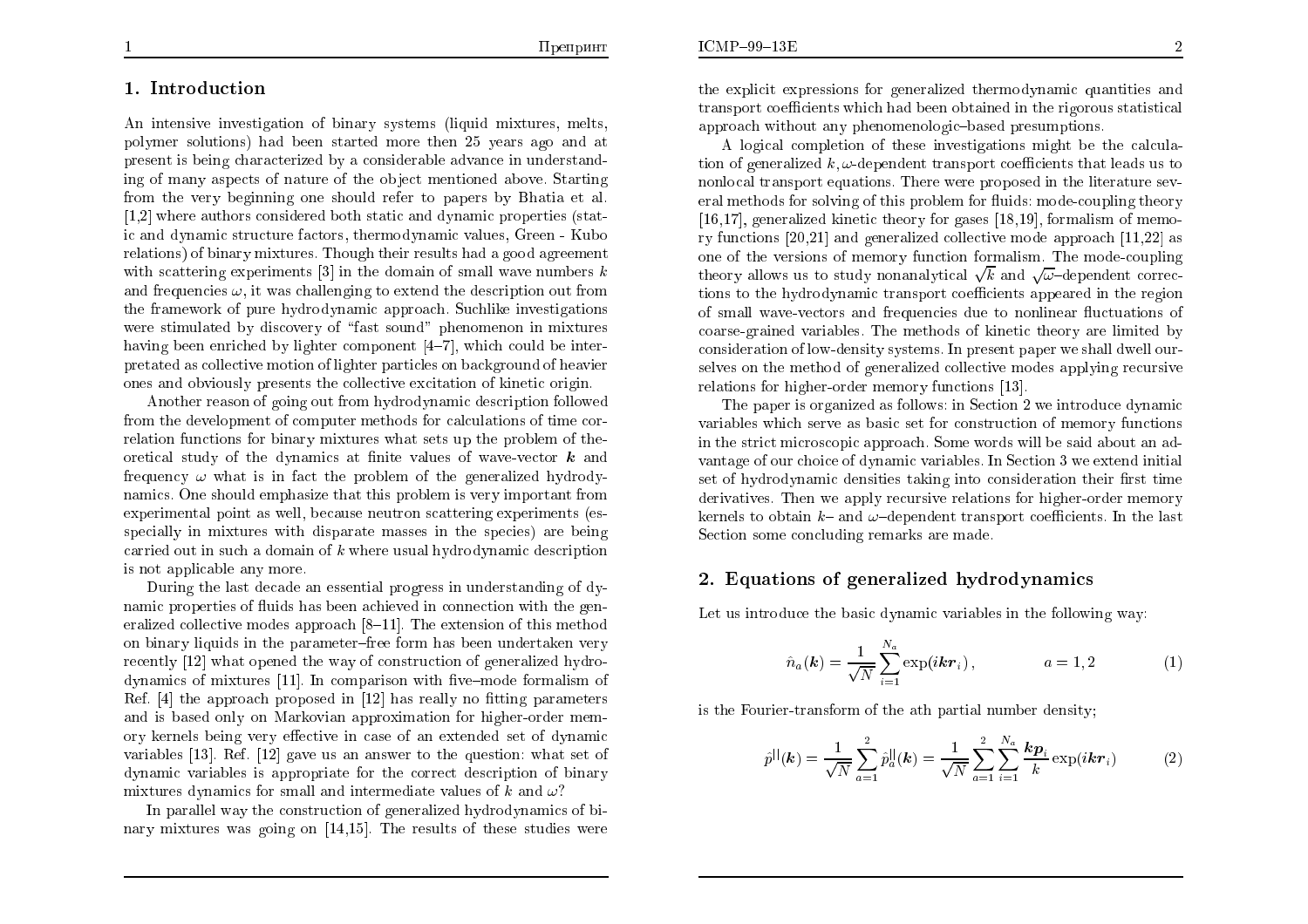denotes the Fourier-transform of the longitudinal component of total momentum density;

$$
\hat{\varepsilon}(\mathbf{k}) = \frac{1}{\sqrt{N}} \sum_{a=1}^{2} \sum_{i=1}^{N_a} \left( \frac{\mathbf{p}_i^2}{2m_a} + \frac{1}{2} \sum_{b=1}^{2} \sum_{j=1}^{N_b} V(|\mathbf{r}_i - \mathbf{r}_j|) \right) \exp(i\mathbf{k}\mathbf{r}) \tag{3}
$$

is the Fourier-transform of energy density. It should be noted that the dynamic variables  $(1)$ - $(3)$  obey conservation laws in the form

**Contract Contract** 

$$
\hat{a}_i(\mathbf{k}) = i\mathbf{k}\hat{\boldsymbol{I}}_i(\mathbf{k}) \tag{4}
$$

where  $\dot{\hat{a}}_i(\mathbf{k}) \equiv i \hat{L} \hat{a}_i(\mathbf{k})$ ,  $i \hat{L}$  is a Liouville operator, and  $\hat{\mathbf{I}}_i(\mathbf{k})$  denote the microscopic fluxes corresponding to the variables  $\hat{a}_i(\mathbf{k})$ :

$$
\hat{\boldsymbol{I}}_{n_a}(\boldsymbol{k}) = \frac{1}{\sqrt{N_a}} \sum_{i=1}^{N_a} \frac{\boldsymbol{p}_i}{m_a} \exp(i\boldsymbol{k}\boldsymbol{r}_i), \qquad (5)
$$

$$
\hat{I}_{p}^{\alpha\beta}(\boldsymbol{k}) \equiv \hat{\sigma}_{\alpha\beta}(\boldsymbol{k}) = \frac{1}{\sqrt{N}} \left( \sum_{a=1}^{2} \sum_{i=1}^{N_{a}} \frac{p_{i}^{\alpha} p_{i}^{\beta}}{m_{a}} \exp(i \boldsymbol{k} \boldsymbol{r}_{i}) - \frac{1}{2} \left( \sum_{a,b} \sum_{i,j} \right)^{i} V^{i}(|\boldsymbol{r}_{i} - \boldsymbol{r}_{j}|) \frac{(r_{i}^{\alpha} - r_{j}^{\alpha})(r_{i}^{\beta} - r_{j}^{\beta})}{|\boldsymbol{r}_{i} - \boldsymbol{r}_{j}|} P_{k}(\boldsymbol{r}_{i} - \boldsymbol{r}_{j}) \exp(i \boldsymbol{k} \boldsymbol{r}_{i}) \right),
$$
\n
$$
\hat{I}_{\varepsilon}^{\alpha}(\boldsymbol{k}) = \frac{1}{\sqrt{N}} \left( \sum_{a=1}^{2} \sum_{i=1}^{N_{a}} \frac{p_{i}^{\alpha}}{m_{a}} \left[ \frac{p_{i}^{2}}{2m_{a}} + \frac{1}{2} \sum_{b=1}^{2} \sum_{j \neq i=1}^{N_{b}} V(|\boldsymbol{r}_{i} - \boldsymbol{r}_{j}|) \right] \exp(i \boldsymbol{k} \boldsymbol{r}_{i}) - \frac{1}{2} \left( \sum_{a,b} \sum_{i,j} \int V^{i}(|\boldsymbol{r}_{i} - \boldsymbol{r}_{j}|) \left( \frac{p_{i}^{\alpha}}{4m_{a}} + \frac{p_{i}^{\beta}}{4m_{b}} \right) \frac{(r_{i}^{\alpha} - r_{j}^{\alpha})(r_{i}^{\beta} - r_{j}^{\beta})}{|\boldsymbol{r}_{i} - \boldsymbol{r}_{j}|} \right) \times P_{k}(\boldsymbol{r}_{i} - \boldsymbol{r}_{j}) \exp(i \boldsymbol{k} \boldsymbol{r}_{i}) \right),
$$
\n(7)

where  $P_k(r) = \frac{1 - \exp(-ikr)}{i k r} \rightarrow 1$  when  $k \rightarrow 0$ 

In Ref. [15] one has shown that passing from conserved variables  $(1)-(3)$  to the following ones determined as

$$
\hat{Y}_1(\mathbf{k}) \equiv \hat{n}(\mathbf{k}) = \sum_{a=1}^2 \hat{n}_a(\mathbf{k}), \qquad (8)
$$

$$
\hat{Y}_2(\mathbf{k}) \equiv \hat{\tilde{n}}_1(\mathbf{k}) = (1 - \mathcal{P}_n)\hat{n}_1(\mathbf{k}), \qquad (9)
$$

$$
\hat{Y}_3(\mathbf{k}) \equiv \hat{p}^{||}(\mathbf{k}), \qquad (10)
$$

$$
\hat{Y}_4(\mathbf{k}) \equiv \hat{h}(\mathbf{k}) = (1 - \mathcal{P}_n - \mathcal{P}_{\bar{n}_1})\hat{\varepsilon}(\mathbf{k}), \qquad (11)
$$

one can express the static structure factors of "density-density", "concentration-concentration", "density-concentration" as well as the other generalized thermodynamic quantities of the system only via correlation functions of variables (8)-(11) and their fluxes. In (8)-(11)  $N = N_1 + N_2$ denotes the total particle number and Mori-like projecting operator  $\mathcal{P}_{a}$ acts accordingly

$$
\mathcal{P}_a \ldots = \left(\ldots, \hat{a}(-\mathbf{k})\right) \left(\hat{a}(\mathbf{k}), \hat{a}(-\mathbf{k})\right)^{-1} \hat{a}(\mathbf{k}), \tag{12}
$$

with  $a = \{n, \tilde{n}_1\}$ . For a static correlation function  $(\hat{a}(\mathbf{k}), \hat{a}(-\mathbf{k}))$  we used the notation

$$
F_{ab}(k) = (\hat{a}(\mathbf{k}), \hat{a}(-\mathbf{k})) \equiv \langle \Delta \hat{a}(\mathbf{k}) \Delta \hat{b}(-\mathbf{k}) \rangle_0, \tag{13}
$$

where

$$
\Delta \hat{a}(\mathbf{k}) = \hat{a}(\mathbf{k}) - \langle \hat{a}(\mathbf{k}) \rangle_0
$$

and  $\langle \ldots \rangle_0$  means an averaging with an equilibrium distribution  $\rho_0$  in grand canonical ensemble,

$$
\rho_0 = \exp\left[\beta(\Omega - \hat{E} - \sum_{a=1}^2 \mu_a \hat{N}_a)\right].
$$
\n(14)

In (14) one has as ussual that  $\beta = 1/k_B T$  is an inverse temperature.  $\mu_a$  denote of chemical potentials, and  $\Omega = \Omega(V, T, \mu_1, \mu_2)$  is the thermodynamic potential which depends on volume  $V$ , temperature  $T$  and chemical potentials  $\mu_a$ .

Thus static structure factor "density-concentration" equals

$$
S_{NC}(k) = F_{n_1n}(k) - C_1 F_{nn}(k) , \qquad (15)
$$

where  $C_i = N_i/N$  denotes concentration of the i-th species and  $F_{AB}(k)$ means corresponding static correlation functions (one can write down, for instance, relation between static structure factur "density-density"  $S_{nn}(k) \equiv F_{nn}(k)$  and partial static structure factors  $S_{n_i n_i}(k)$  =  $(\hat{n}_i(\mathbf{k}), \hat{n}_j(-\mathbf{k})), \{i, j\} = 1, 2$ , as follows:  $F_{nn}(k) = C_1 S_{n_1 n_1}(k) + C_2 S_{n_2 n_2}(k)$  $+2\sqrt{C_1C_2}S_{n_1n_2}(k)$ 

$$
S_{CC}(k) = F_{n_1 n_1}(k) - 2C_1 F_{n n_1}(k) + C_1^2 F_{n n}(k) \tag{16}
$$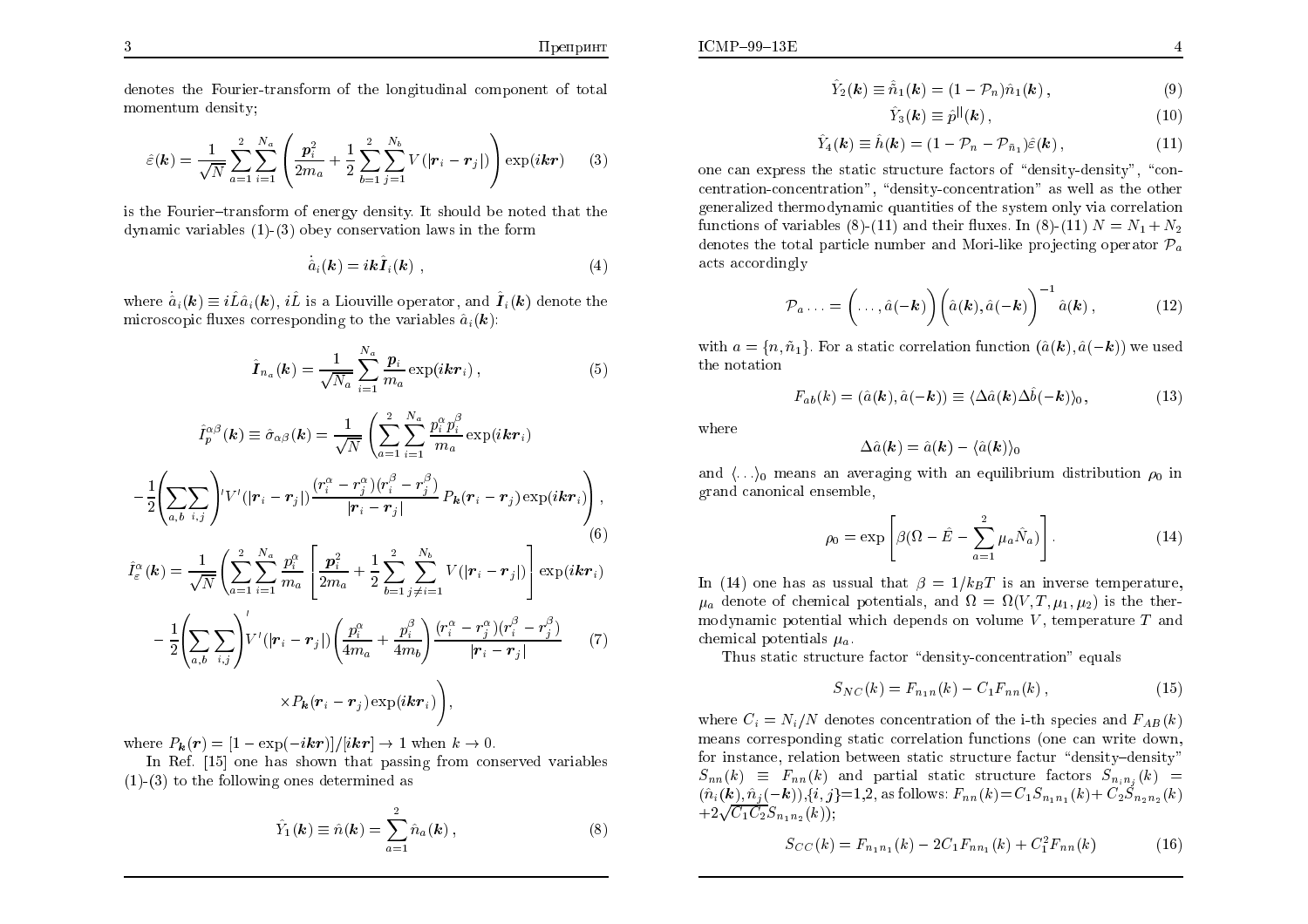$$
\theta(k) = \frac{N}{V} k_B T K_T(k) = \frac{F_{nn}(k) F_{\bar{n}_1 \bar{n}_1}(k)}{S_{CC}(k)},
$$
\n(17)

where  $K_T(k)$  means generalized compressibility;

$$
\delta(k) = -\frac{S_{NC}(k)}{S_{CC}(k)}\tag{18}
$$

denotes generalized N-C dilatation factor  $[1,2]$ ;

$$
c_V(k) = \frac{1}{k_B T^2} \left( F_{\varepsilon \varepsilon}(k) - \frac{F_{n\varepsilon}^2(k)}{F_{nn}(k)} - \frac{F_{\tilde{n}_1 \varepsilon}^2(k)}{F_{\tilde{n}_1 \tilde{n}_1}(k)} \right)
$$
(19)

means the generalized specific heat at constant volume. Variables (17)-(19) in the limit  $k \to 0$  transfer to their thermodynamic values, accord $ingly:$ 

$$
\lim_{k \to 0} \theta(k) = \frac{N}{V} k_B T K_T = \frac{N}{V} k_B T \left( -\frac{1}{V} \left( \frac{\partial V}{\partial p} \right) \right)_{T, N, C}, \quad (20)
$$

$$
\lim_{k \to 0} \delta(k) = \frac{V_1 - V_2}{V},
$$
\n(21)

$$
\lim_{k \to 0} c_V(k) = c_{V,N,C_1},\tag{22}
$$

where  $V_i$  denotes i-species volume, p denotes pressure and corresponding long-wave limits of  $(15)-(16)$  coincide with static structure factors of Bhatia–Thornton  $[1,2]$ .

Using the method of nonequilibrium statistical operator [23] one can obtain the chain of equations for Laplace-transforms

$$
\tilde{F}_{Y_iY_J}(k,z) = \int_{0}^{\infty} \exp(-zt) F_{Y_iY_j}(k,t) dt, \quad z = i\omega + \epsilon, \epsilon \to 0 \quad (23)
$$

of time correlation functions  $(TCF)$ 

$$
F_{Y_i Y_j}(k, t) = \left(\hat{Y}_i(k), \exp(-i\hat{L}t)\hat{Y}_j(-k)\right)
$$
\n(24)

in matrix form:

$$
z\tilde{F}_{Y_iY_j}(k,z)-i\Omega_{Y_iY_l}(k)\tilde{F}_{Y_lY_j}(k,z)+\tilde{\varphi}_{Y_iY_l}(k,z)\tilde{F}_{Y_lY_j}(k,z)
$$

 $= F_{V \cdot V}$   $(k, t = 0)$ ,  $(25)$ 

where frequency matrix  $i\Omega_{Y_iY_i}(k)$  is determined as

$$
i\Omega_{Y_i Y_j}(k) = \frac{\left(i\hat{L}\hat{Y}_i(k), \hat{Y}_j(-k)\right)}{\left(\hat{Y}_j(k), \hat{Y}_j(-k)\right)},
$$
\n(26)

 $\tilde{\varphi}_{Y_i Y_i}(k, z)$  is Laplace-transform of memory function

$$
\varphi_{Y_i Y_j}(k,t) = \int_{-\infty}^t \exp(-\epsilon \tau) \left( (1 - \mathcal{P}_H) i \hat{L} \hat{Y}_i(k), \right.
$$

$$
\exp\left[-i(1-\mathcal{P}_H)\hat{L}(1-\mathcal{P}_H)\tau\right]i\hat{L}\hat{Y}_j(-\boldsymbol{k})\bigg)\bigg(\hat{Y}_j(\boldsymbol{k}),\hat{Y}_j(-\boldsymbol{k})\bigg)^{-1}d\tau\,,\tag{27}
$$

where

$$
\mathcal{P}_H = \sum_{i=1}^4 \mathcal{P}_{Y_i} , \mathcal{P}_{Y_i} \dots = \left( \dots, \hat{Y}_i(-\mathbf{k}) \right) \left( \hat{Y}_i(\mathbf{k}), \hat{Y}_i(-\mathbf{k}) \right)^{-1} \hat{Y}_i(\mathbf{k}) \quad (28)
$$

denotes Mori projecting operator on hydrodynamic basis  $(8)-(11)$  and  $\epsilon \to +0$  after thermodynamic transition  $V \to \infty$ ,  $N \to \infty$ ,  $N/V = n =$  $const.$ 

One should point out that according construction dynamic variables (8)-(11) are orthogonal:  $(\hat{Y}_i(\mathbf{k}), \hat{Y}_j(-\mathbf{k})\) = \delta_{ij}(\hat{Y}_i(\mathbf{k}), \hat{Y}_i(-\mathbf{k})\), \delta_{ij}$  is Kronecker delta-symbol. Transport equations for variables  $\hat{Y}_i(k)$  look similarly to  $(25)$  (see next section).

Frequency matrixes (26) determine generalized thermodynamic values of binary mixture [15]; we shall not dwell our attention on this theme any more referring readers to  $[12,14,15]$ . Instead of it we shall study memory kernels (27) more thoroughly.

The Fourier transforms of memory functions (27) could be expressed via generalized kinetic (Onzager) coefficients in the standart way  $[14]$ :

$$
\tilde{\varphi}_{Y_i Y_j}(k,\omega) = k^2 \tilde{\mathsf{L}}_{Y_i Y_j}(k,\omega) \frac{V/N}{\beta F_{Y_j Y_j}(k,0)},\tag{29}
$$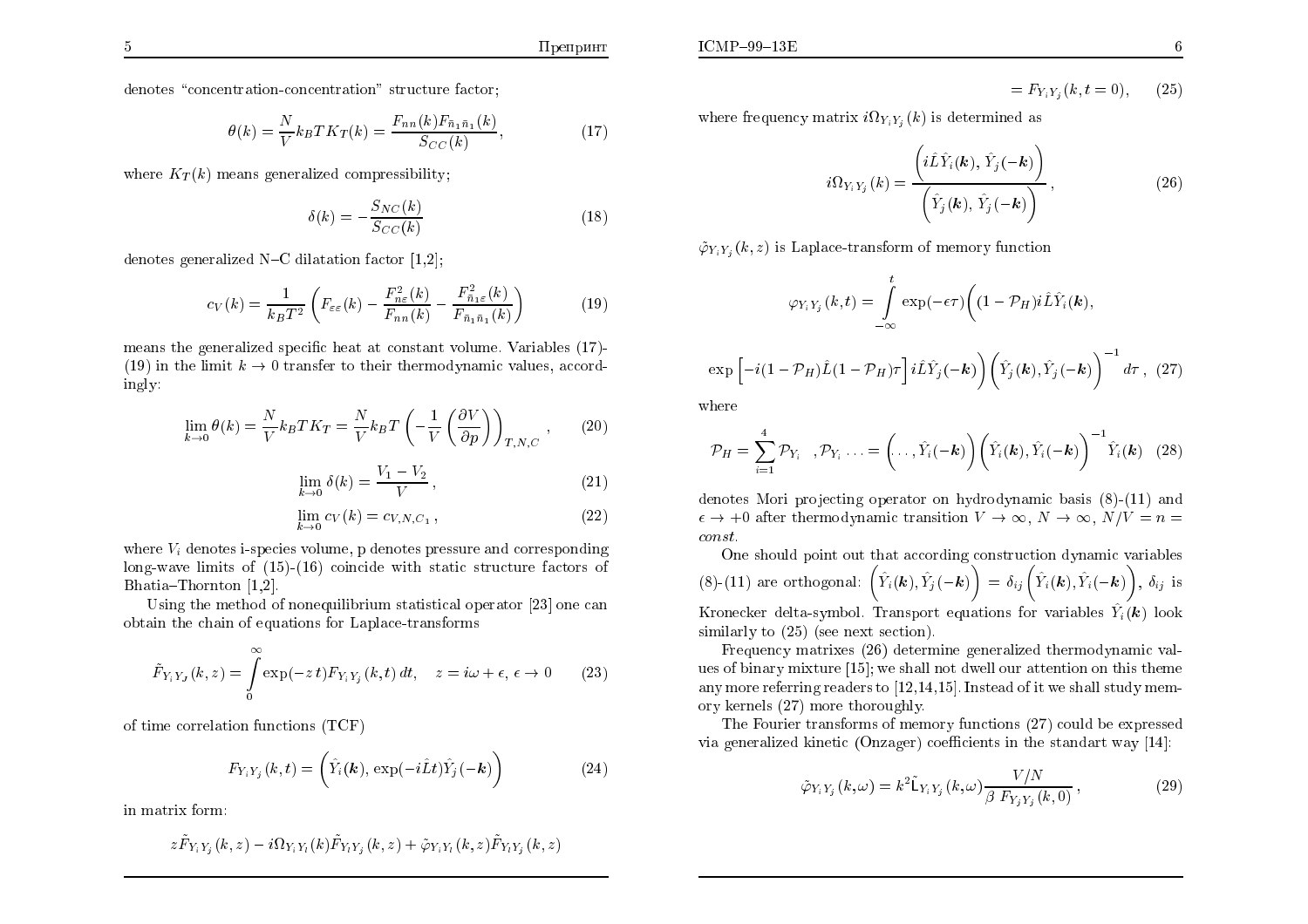where generalized kinetic coefficients  $\tilde{L}_{Y,Y}$ ,  $(k,\omega)$  are the Laplace transforms of time dependent functions

$$
\mathsf{L}_{Y_i Y_j}(k, t) = \int_{-\infty}^{t} \exp(-\epsilon \tau) \left( (1 - \mathcal{P}) \dot{\hat{Y}}_i^{(1)}(k), \exp\left[ -(1 - \mathcal{P}) i \hat{L} \tau \right] \right)
$$

$$
\times (1 - \mathcal{P}) \dot{\hat{Y}}_j^{(1)}(-k) \right) d\tau. \tag{30}
$$

Relations (29)-(30) allow us to introduce generalized (nonlokal) transport coefficients in a standart way having been determined them through kinetic coefficients  $\tilde{L}_{Y_i Y_i}(k,\omega)$ . Then we have:

$$
\tilde{\mathsf{L}}_{pp}^{\parallel}(k,\omega) = \frac{4}{3}\eta(k,\omega) + \zeta(k,\omega)
$$
\n(31)

means generalized "longitudinal" viscousity, where  $\eta(k,\omega)$  denotes generalized shear viscousity and  $\zeta(k,\omega)$  is generalized bulk viscousity:

$$
\mathcal{L}_{hh}(k,\omega) = T\lambda(k,\omega),\tag{32}
$$

where  $\lambda(k,\omega)$  means generalized thermal conductivity:

$$
\mathsf{L}_{nn} = D(k,\omega) \,, \tag{33}
$$

where  $D(k,\omega)$  denotes generalized interdiffusion coefficient.

$$
\tilde{\mathsf{L}}_{nh}(k,\omega) = \tilde{\mathsf{L}}_{hn}(k,\omega) = D_T(k,\omega),\tag{34}
$$

where  $D_T(k,\omega)$  denotes generalized thermal diffusion coefficient.

Transverse component of the stress tensor (6) determines shear viscousity  $\eta(k,\omega)$  (cf. (31)):

$$
\tilde{\mathsf{L}}_{pp}^{\perp}(k,\omega) = \eta(k,\omega). \tag{35}
$$

Besides  $(31)-(34)$  there are transport coefficients describing interaction between dissipative fluxes of the different tensor dimensions. For instance, generalized transport coefficient

$$
\tilde{\mathsf{L}}_{ph}(k,\omega) = \tilde{\mathsf{L}}_{hp}(k,\omega) = \xi(k,\omega) \tag{36}
$$

describes cross-effect "thermal conductivity – viscousity" and

$$
\tilde{\mathsf{L}}_{np}(k,\omega) = \tilde{\mathsf{L}}_{pn}(k,\omega) = \nu(k,\omega) \tag{37}
$$

defines correlations of diffusive and viscous dissipative fluxes.

Further simplification can be reached in Markovian approximation for memory kernels  $\tilde{\varphi}_{Y_i Y_j}(k,\omega) \approx \tilde{\varphi}_{Y_i Y_j}(k,0) = \int_{0}^{\infty} \varphi_{Y_i Y_j}(k,t) dt$ . In this approximation in the limit  $k \to 0$  memory kernels  $\tilde{\varphi}_{Y_i Y_i}$  could be written as follows:

$$
\tilde{\varphi}_{Y_i Y_j}(k \to 0, z \to 0) = k^2 \mathsf{L}_{Y_i Y_j} \frac{V/N}{\beta F_{Y_j Y_j}(k = 0, t = 0)},\tag{38}
$$

$$
\mathsf{L}_{Y_i Y_j} = \frac{\beta}{V} \int\limits_0^\infty \left( \Delta \hat{f}_{Y_i}, \exp(-i\hat{L}t) \Delta \hat{f}_{Y_j} \right) dt, \tag{39}
$$

where  $\Delta \hat{f}_{Y_i} = \hat{f}_{Y_i} - \langle \hat{f}_{Y_i} \rangle_0$  mean fluctuations of dissipative fluxes  $\hat{f}_{Y_i}$ determined by relations

$$
\hat{I}_{Y_i}^d(\mathbf{k}) = (1 - \mathcal{P}_H) i \hat{L} \hat{Y}_i(\mathbf{k}) = \hat{Y}_i(\mathbf{k}) - i \Omega_{Y_i Y_j}(k) \hat{Y}_j(\mathbf{k}),
$$
  

$$
\hat{I}_{Y_i}^d(\mathbf{k} \to 0) = i \mathbf{k} \hat{f}_{Y_i}.
$$
 (40)

In hydrodynamic limit  $(k \to 0, z \to 0)$  transport coefficients (33)- $(34)$  are known to be expressed via Kubo relations [1,3] while crosseffects transport coefficients  $(36)$ - $(37)$ , determined on the different tensor dimension fluxes, tend to zero in the complete conformity with Curie principle [23] being not observable in ordinary hydrodynamics.

Taking into account properties (28) of projecting operator  $\mathcal{P}_H$  and expression (9) for  $\tilde{n}_1(\mathbf{k})$  one might obtain besides (31)-(34) some auxiliary relations for other kinetic koefficients:

$$
L_{n\bar{n}_1} = L_{\bar{n}_1 n} = A L_{nn}; \quad L_{\bar{n}_1 n} = L_{h\bar{n}_1} = A L_{n h}; \quad L_{\bar{n}_1 \bar{n}_1} = A^2 L_{nn} , \quad (41)
$$

where factor  $A$  in long-wave limit could be expressed explicitly via thermodynamic quantities:

$$
A = \frac{V\delta}{z_p K_T + V\delta^2} - \frac{1}{\delta_m} \tag{42}
$$

where

$$
\delta_m = \frac{m_1 - m_2}{\bar{m}}; \qquad \bar{m} = m_1 C_1 + m_2 C_2 \equiv m_1 C_1 + m_2 (1 - C_1),
$$

$$
z_p = \left(\frac{\partial \mu}{\partial C_1}\right)_{T, p, N}; \qquad \mu = \mu_1 - \mu_2.
$$
 (43)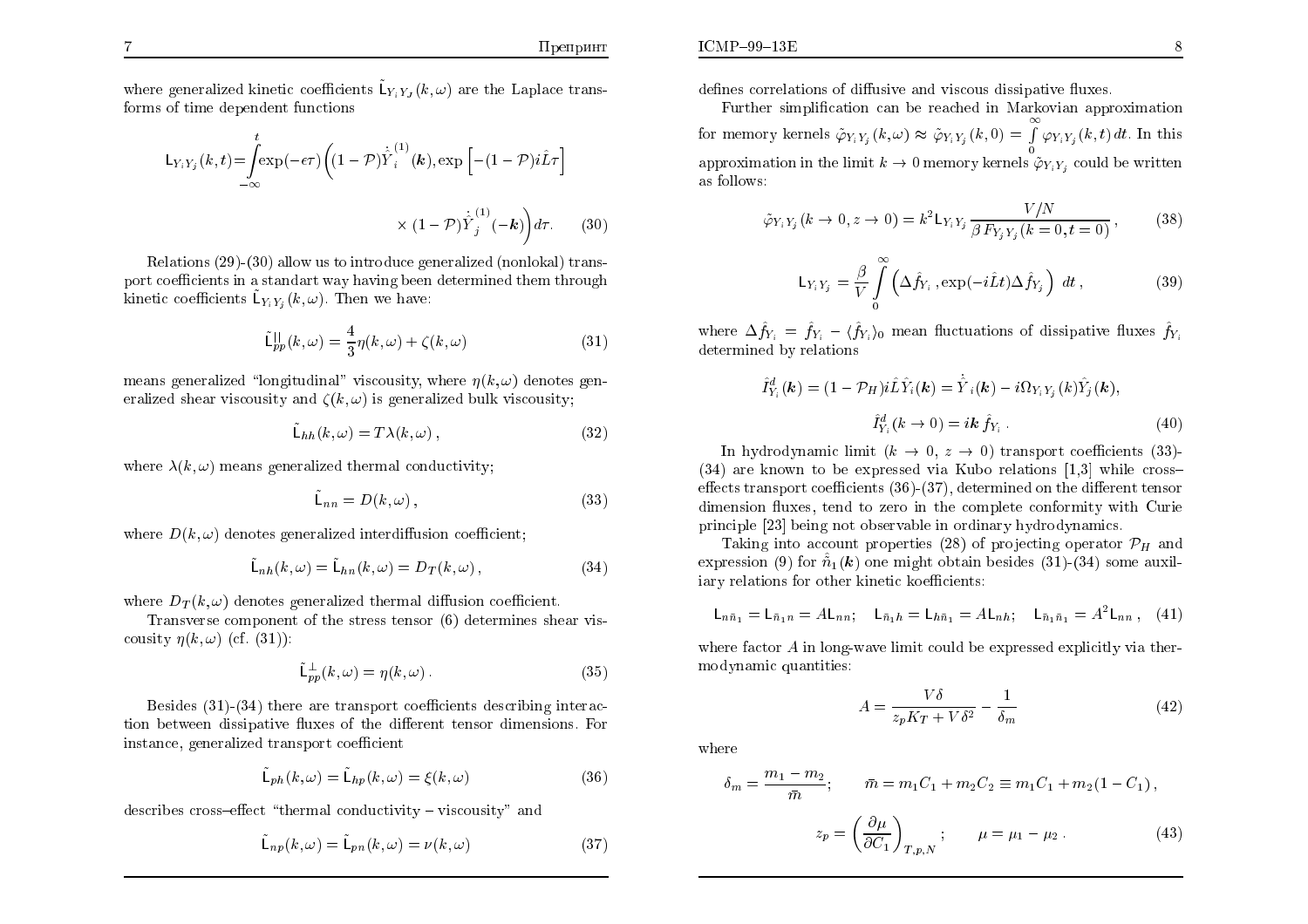Note that transport coefficients (33)-(34) in the limit  $(k \to 0, z \to 0)$ are connected with **experimentally observed** coefficients of mutual diffusion  $D$  and thermal diffusion  $\kappa D$ , where  $\kappa$  means thermal diffusion ratio. One can obtain these expressions, taking into account relations between Onzager coefficients constructed on partial number densities  $\mathsf{L}_{n_i n_j}$ ,  $\mathsf{L}_{n_i h}$ , which could be presented in the form

$$
\sum_{i=1}^{2} m_i L_{n_i n_j} = 0, \quad \sum_{i=1}^{2} m_i L_{n_i n} = 0,
$$
 (44)

and the fact that thermodynamic force  $\nabla \left(\frac{\mu}{T}\right)$  could be written down in the terms of concentration  $C_1$ , temperature T and pressure p as follows:

$$
\nabla \mu = \left(\frac{\partial \mu}{\partial C_1}\right)_{p,T} \nabla C_1 + \left(\frac{\partial \mu}{\partial T}\right)_{C_1,p} \nabla T + \left(\frac{\partial \mu}{\partial p}\right)_{C_1,T} \nabla p,\tag{45}
$$

that gives us the well known form for observable dissipative flux  $\langle \hat{f}_{n_1} \rangle_0$  $[3,23]$ :

$$
\langle \hat{f}_{n_1} \rangle_0 = -\frac{1}{m_1} \rho \mathcal{D} \left( \nabla C_1 + \frac{\kappa}{T} \nabla T + \frac{\kappa_p}{p} \nabla p \right). \tag{46}
$$

In (46)  $\mathcal{D} = \frac{\mathsf{L}_{nn} X^2}{\bar{m} S}$  means mutual diffusion coefficients, where X =  $\frac{m_2\tilde{m}}{m_2-m_1},\,\tilde{m}=\frac{m_1m_2}{m_1+m_2}$  means reduced mass,  $S_{xx}$  denotes "mass concentration–mass concentration" static structure factor, related with  $S_{CC}$ as follows:  $S_{xx} = \frac{(m_1 m_2)^2}{\bar{m}^3} S_{CC}, \kappa \mathcal{D} = \frac{X}{\bar{m}} \left\{ L_{nh} + XT \left( \frac{\partial \mu}{\partial T} \right)_{C_{x,n}} \right\}$  de-

notes thermal diffusion coefficient, while  $\kappa_p = pTS_{xx} \left(\frac{\partial \mu}{\partial p}\right)_{\alpha}$  denotes

barodiffusion coefficient.

It should be mentiond that the chain of equation for  $TCF(25)$  is not closed yet: one can write down the equation for memory kernels where the functions constructed on derivatives of hydrodynamic densities will be involved [24]. Hence, it is necessary to perform certain ansatz to calculate generalized transport coefficients  $(33)-(37)$  defined accordingly  $(29)$  via memory functions. To solve this problem and, consequently, to consider time-spatial dispersion of transport coefficients we shall extend the set of hydrodynamic variables  $(8)$ - $(11)$  having included their derivatives and having redefined memory kernels on the basis of recursive relations for the dynamic variables of kinetic nature. This is a subject of the next section.

## 3. Extended set of dynamic variables and definition of the generalized transport coefficients.

To go out from the framework of hydrodynamics and to make possible the generalization of transport coefficients in domain of arbitrary values of k and  $\omega$  let us include into the basic set of dynamic variables (8)-(11) their derivatives, namely

$$
\hat{B}_i(\mathbf{k}) = i\hat{L}\hat{Y}_i^{(0)}(\mathbf{k}), \quad i = 1, ..., 4.
$$
 (47)

Further step is to orthogonalize  $\hat{B}_i(\mathbf{k})$  with respect to the hydrodynamic variables (here and afterwards we supply  $\hat{Y}_i(k)$  from (8)-(11) with superscript  $(0)$  to differ them from kinetic variables – the derivatives of  $\hat{Y}^{(0)}(\mathbf{k})$  – defined below):

$$
\hat{Y}_i^{(1)}(\mathbf{k}) = (1 - \mathcal{P}_H) \hat{B}_i(\mathbf{k}) = (1 - \mathcal{P}_H) \dot{\hat{Y}}_i^{(0)}(\mathbf{k}). \tag{48}
$$

We confine ourselves only by the first derivatives of hydrodynamic variables referring readers for studying the general case of higher derivatives to [13,27]. One has to remark that three variables from  $8$  of the set  $\hat{Y}_i(k) = \hat{Y}_i^{(0)}(k) \otimes \hat{Y}_i^{(1)}(k)$ , namely  $\hat{Y}_3^{(0)}$ ,  $\hat{Y}_1^{(1)}$ ,  $\hat{Y}_2^{(1)}$ , are not independent (it is easy to verify writing them down explicitly). Hence we ommit variable  $\hat{Y}_2^{(1)} \equiv (1 - \mathcal{P}_H) i \hat{L} \hat{n}_1(\mathbf{k})$  and shall operate with 7 variables: four hydrodynamic  $\hat{Y}_i^{(0)}(\mathbf{k}) = \left\{ \hat{Y}_1^{(0)}(\mathbf{k}), \ \hat{Y}_2^{(0)}(\mathbf{k}), \ \hat{Y}_3^{(0)}(\mathbf{k}), \ \hat{Y}_4^{(0)}(\mathbf{k}) \right\}$  (variables (8)-(11)) and three kinetic  $\hat{Y}_i^{(1)}(\mathbf{k}) = \left\{ \hat{Y}_1^{(1)}(\mathbf{k}), \hat{Y}_3^{(1)}(\mathbf{k}), \hat{Y}_4^{(1)}(\mathbf{k}) \right\}$ . One has to point out that variables  $\hat{Y}_i^{(1)}(\mathbf{k})$  are not mutualy orthogonal being orthogonal only with respect to  $\hat{Y}_i^{(0)}(\mathbf{k})$ . The procedure of "internal" ortogonalization of (48) leads  $\hat{Y}_2^{(1)}(\mathbf{k})$  to become zero and this is the second reason for ommitting it.

Using method of nonequilibrium statistical operator (NSO) [23] we can write down the system of equations for Fourier-transforms

$$
\langle \Delta \hat{Y}_i(\mathbf{k}) \rangle^{\omega} = \int_{-\infty}^{\infty} \exp(i\omega t) \langle \Delta \hat{Y}_i(\mathbf{k}) \rangle^t dt \qquad (49)
$$

of averaged over NSO dynamic variables – the chain of transport equa-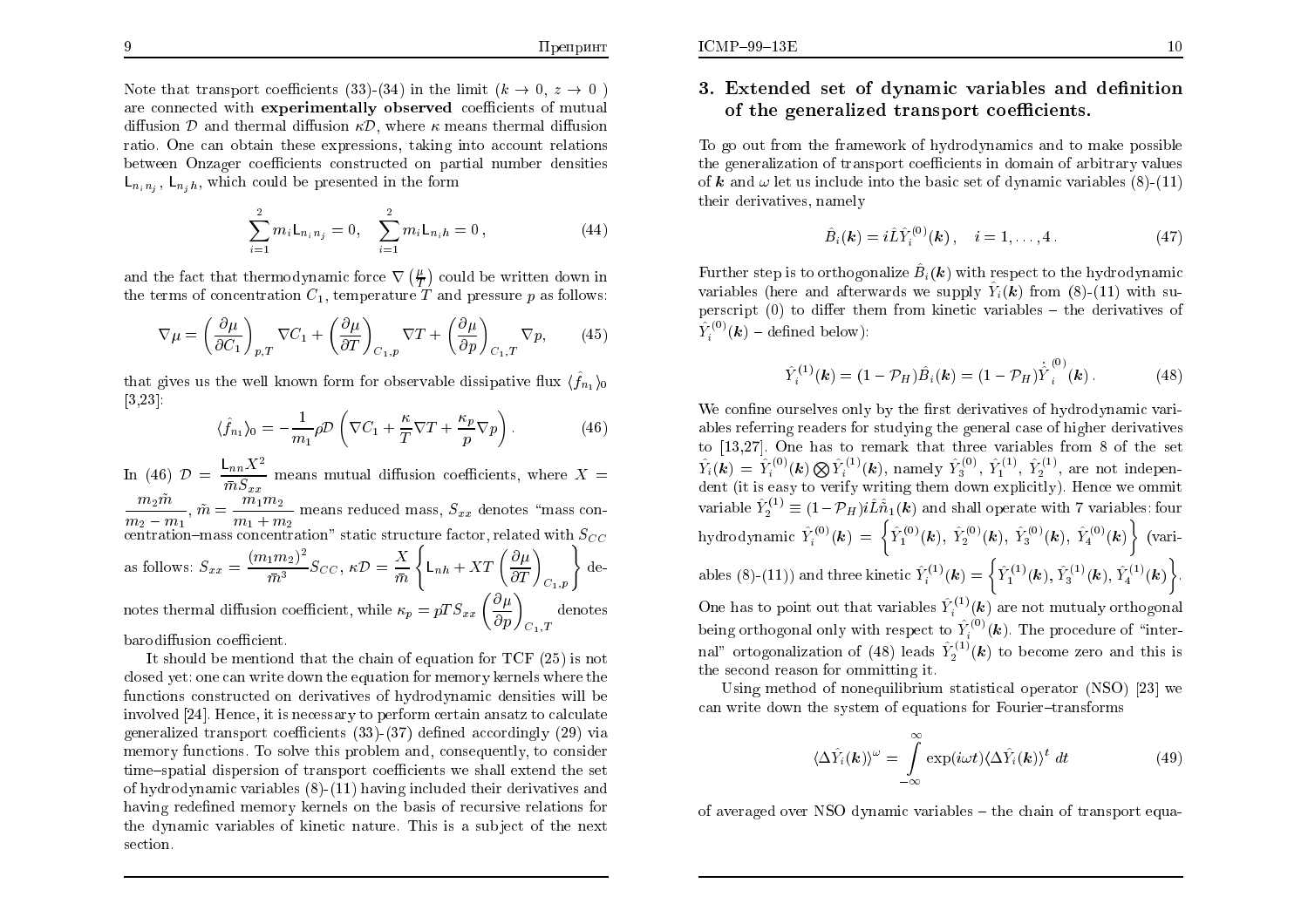tions for the extended set:

$$
\begin{pmatrix}\nM_{00}(k,\omega) \\
-\frac{\lambda}{M_{10}(k)}\n\end{pmatrix}\n\begin{pmatrix}\nM_{01}(k) \\
-\frac{\lambda}{M_{11}(k)}\n\end{pmatrix}\n\begin{pmatrix}\n\langle\Delta\hat{Y}^{(0)}(k)\rangle^{\omega} \\
-\frac{\lambda}{M_{11}(k)}\n\end{pmatrix} = 0 ,\n\tag{50}
$$

where subblocks of the matrix in the left-hand side are of the following structure:

$$
M_{00}^{4\times4}(k,\omega) = \begin{pmatrix} i\omega & 0 & -i\Omega_{np}(k) & 0\\ 0 & i\omega & -i\Omega_{\bar{n}_1p}(k) & 0\\ -i\Omega_{pn}(k) & -i\Omega_{p\bar{n}_1}(k) & i\omega & -i\Omega_{ph}(k)\\ 0 & 0 & -i\Omega_{hp}(k) & i\omega \end{pmatrix}
$$
(51)

denotes hydrodynamic matrix of  $4 \times 4$  – dimension;

$$
M_{01}^{4 \times 3}(k) = \begin{pmatrix} -1 & 0 & 0 \\ -i\Omega_{21}^{(01)}(k) & 0 & 0 \\ 0 & -1 & 0 \\ 0 & 0 & -1 \end{pmatrix}
$$
 (52)

means matrix of  $4 \times 3$  – dimension;

$$
M_{10}^{3\times4}(k) = \begin{pmatrix} \Gamma_{11}(k) & \Gamma_{12}(k) & 0 & \Gamma_{14}(k) \\ 0 & 0 & \Gamma_{33}(k) & 0 \\ \Gamma_{41}(k) & \Gamma_{42}(k) & 0 & \Gamma_{44}(k) \end{pmatrix}
$$
(53)

is  $3 \times 4$  – dimension matrix. In (51)-(53) we have used the definitions for frequency matrixes (26), constructed on whole set  $\hat{Y}_i(\mathbf{k}) = \hat{Y}_i^{(0)}(\mathbf{k})$ <br>  $\bigotimes \hat{Y}_i^{(1)}(\mathbf{k})$ , taking into account nonorthogonality of variables  $\hat{Y}_i^{(1)}(\mathbf{k})$ .<br>
One can easily prove that corresponding ele reduce to units (exept the element  $-i\Omega_{21}^{(01)}(k)$ ) while the elements of  $M_{10}(k)$  can be written down as follows:

$$
\Gamma_{ij}(k) = i\Omega_{ij}^{(10)}(k) = \frac{\left(\dot{\hat{Y}}_i^{(1)}(k), \hat{Y}_j^{(0)}(-k)\right)}{\left(\hat{Y}_j^{(0)}(k), \hat{Y}_j^{(0)}(-k)\right)}.
$$
\n(54)

The last equations for  $i, j \neq 2$  could be presented as

$$
\Gamma_{ij}(k) = -\frac{\left(\hat{Y}_i^{(1)}(\boldsymbol{k}), \hat{Y}_j^{(1)}(-\boldsymbol{k})\right)}{\left(\hat{Y}_j^{(0)}(\boldsymbol{k}), \hat{Y}_j^{(0)}(-\boldsymbol{k})\right)}.
$$
\n(55)

What about kinetic subblock  $M_{11}(k,\omega)$ , in Markovian approximation it has the form

$$
M_{11}(k,\omega) =
$$
\n
$$
\begin{pmatrix}\ni\omega + \tilde{\varphi}_{11}^{(1)}(k,0) & -i\Omega_{13}^{(1)}(k) + \tilde{\varphi}_{13}^{(1)}(k,0) & \tilde{\varphi}_{14}^{(1)}(k,0) \\
-i\Omega_{31}^{(1)}(k) + \tilde{\varphi}_{31}^{(1)}(k,0) & i\omega + \tilde{\varphi}_{33}^{(1)}(k,0) & -i\Omega_{34}^{(1)}(k) + \tilde{\varphi}_{34}^{(1)}(k,0) \\
\tilde{\varphi}_{41}^{(1)}(k,0) & -i\Omega_{43}^{(1)}(k) + \tilde{\varphi}_{43}^{(1)}(k,0) & i\omega + \tilde{\varphi}_{44}^{(1)}(k,0)\n\end{pmatrix},
$$
\n(56)

with elements

$$
i\Omega_{ij}^{(1)}(k) = \sum_{l} \left( \dot{\hat{Y}}_i^{(1)}(k), \hat{Y}_l^{(1)}(-k) \right) \left( \hat{Y}^{(1)}(k), \hat{Y}^{(1)}(-k) \right)_{lj}^{-1}, \quad (57)
$$

$$
\tilde{\varphi}_{ij}^{(1)}(k,\omega) = \int_{-\infty}^{\infty} \exp(-i\omega t) \,\varphi_{ij}^{(1)}(k,t) \,dt \,, \tag{58}
$$

where

$$
\varphi_{ij}^{(1)}(k,t) = \sum_{l} \int_{-\infty}^{t} \exp(-\epsilon \tau) \left( (1-\mathcal{P}) \dot{\hat{Y}}_{i}^{(1)}(k), \exp\left[ -(1-\mathcal{P}) i\hat{L}\tau \right] \right)
$$

$$
\times (1-\mathcal{P}) \dot{\hat{Y}}_{l}^{(1)}(-k) \left( \hat{Y}^{(1)}(k), \hat{Y}^{(1)}(-k) \right)_{lj}^{-1} d\tau \quad (59)
$$

denote memory kernels constructed on basis  $\hat{Y}_i^{(1)}(\mathbf{k})$ , where projecting operator  ${\mathcal P}$  consists of two terms:

$$
\mathcal{P} = \mathcal{P}_H + \mathcal{P}^{(1)} \equiv \mathcal{P}^{(0)} + \mathcal{P}^{(1)} \tag{60}
$$

with Mori-like projecting operators  $\mathcal{P}^{(0)} \equiv \mathcal{P}_H$  (see eqn. (28)) defined<br>on hydrodynamic basis (8)-(11) and  $\mathcal{P}^{(1)}$  defined as

$$
\mathcal{P}^{(1)}\dots = \sum_{i,j} \left(\dots, \hat{Y}_i^{(1)}(-\mathbf{k})\right) \left(\hat{Y}^{(1)}(\mathbf{k}), \hat{Y}^{(1)}(-\mathbf{k})\right)_{ij}^{-1} \hat{Y}_j^{(1)}(\mathbf{k})\,. \tag{61}
$$

From (59)-(61) immediately follows that  $(1 - \mathcal{P}^{(0)} - \mathcal{P}^{(1)}) \dot{Y}_i^{(0)}(\mathbf{k}) \equiv 0$ so memory kernels remain only in the subblock  $M_{11}(k,\omega)$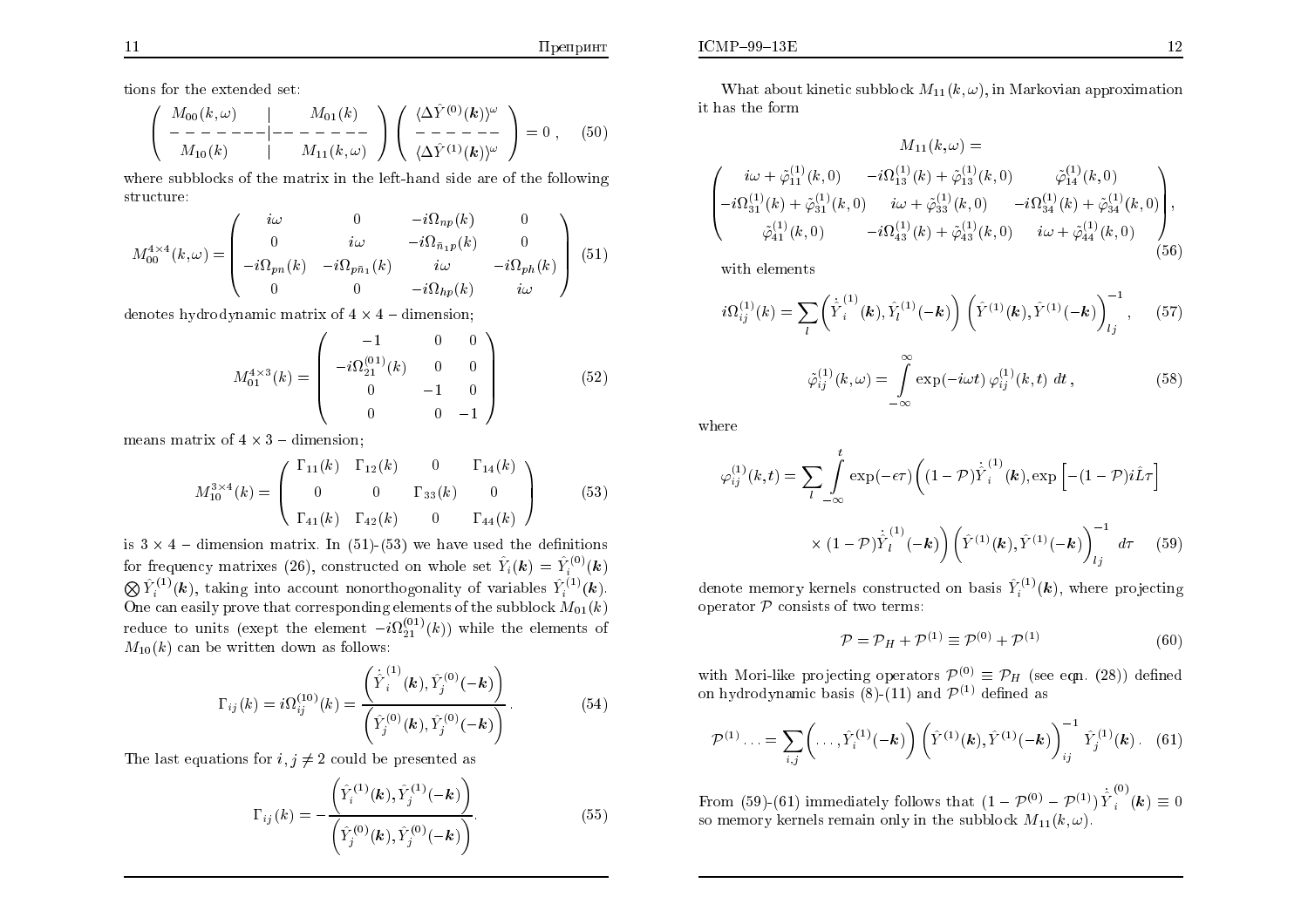Note that the Markovian approximation for memory kernels constructed on derivatives of hydrodynamic densities is well grounded because these memory functions are damping more rapidly than TCF of hydrodynamic variables [10,13].

Now we have prepared everything for solution to the problem how to introduce the generalized transport coefficients. Having solved the second equation of (50) with respect to  $\langle \Delta \hat{Y}_{i}^{(1)}(\mathbf{k}) \rangle^{\omega}$  and substituting obtained result into the first equation one can write down the following matrix relation:

$$
\left(M_{00}(k,\omega) - M_{01}(k) M_{11}^{-1}(k,\omega) M_{10}(k)\right) \langle \Delta \hat{Y}_i^{(0)}(\mathbf{k}) \rangle^{\omega} = 0 , \qquad (62)
$$

where from it is easy to indentify  $\tilde{\varphi}^{(0)}(k,\omega)$ :

$$
\tilde{\varphi}^{(0)}(k,\omega) = -M_{01}(k) M_{11}^{-1}(k,\omega) M_{10}(k).
$$
 (63)

 $\sim 10$ 

The last equations, being the result of recursive relations procedure, has its general meaning what allows one to introduce the generalized transport coefficients of any system as quick as extended set of dynamic variables was taken into consideration. For instance, in Ref. [27] the generalized coefficients of simple Lennard–Jones liquid have been evaluated taking into account derivatives of hydrodynamic densities up to the third order.

Now using (29) one can calculate k- and  $\omega$ -dependent kineic coefficients  $L_{ii}(k,\omega)$  related with generalized transport coefficients  $\eta(k,\omega)$ .  $\zeta(k,\omega, D(k,\omega), D_T(k,\omega), \lambda(k,\omega), \xi(k,\omega)$  and  $\nu(k,\omega)$ .

On figure (1) we have presented k-dependence of transport coefficients at  $\omega = 0$  and on figures (2)-(5)  $\omega$ -dependence of transport coefficients (accordingly-their real and imiginary parts) at fixed values of wave-vector  $k$ . As input data we have used MD simulation results of Ref. [12], namely: static correlation functions, constructed on the basic set of partial densities and derivatives of total momentum and total energy densities

$$
\hat{\mathcal{Y}}_i(\mathbf{k}) = \{\hat{n}_1(\mathbf{k}, \hat{n}_2(\mathbf{k}), \hat{p}_1^{||}(\mathbf{k}), \hat{p}_2^{||}(\mathbf{k}), \hat{\varepsilon}(\mathbf{k}), \dot{\hat{p}}^{||}(\mathbf{k}), \dot{\hat{\varepsilon}}(\mathbf{k})\}\
$$
(64)

and hydrodynamic relaxation times, defined accordingly

$$
\tau_{\mathcal{Y}_i\mathcal{Y}_j}(k) = \frac{\int\limits_0^\infty F_{\mathcal{Y}_i\mathcal{Y}_j}(k,t) dt}{F_{\mathcal{Y}_i\mathcal{Y}_j}(k,0)}.
$$
\n(65)

The expressions for transport equations (cf.  $(50)$ ), constructed on basic set (64) as well as the form of transition matrix  $\mathcal L$  from (64) to the variables  $\hat{Y}_i(\mathbf{k})$  are presented in the Appendix. We would like to emphasize





Figure 1. Kinetic coefficients  $L_{11}(k,0)$ ,  $L_{33}(k,0)$ ,  $L_{44}(k,0)$  (squares).  $L_{14}(k,0)$  (circles),  $L_{34}(k,0)$  (squares),  $L_{13}(k,0)$  (circles) as functions of  $k$ .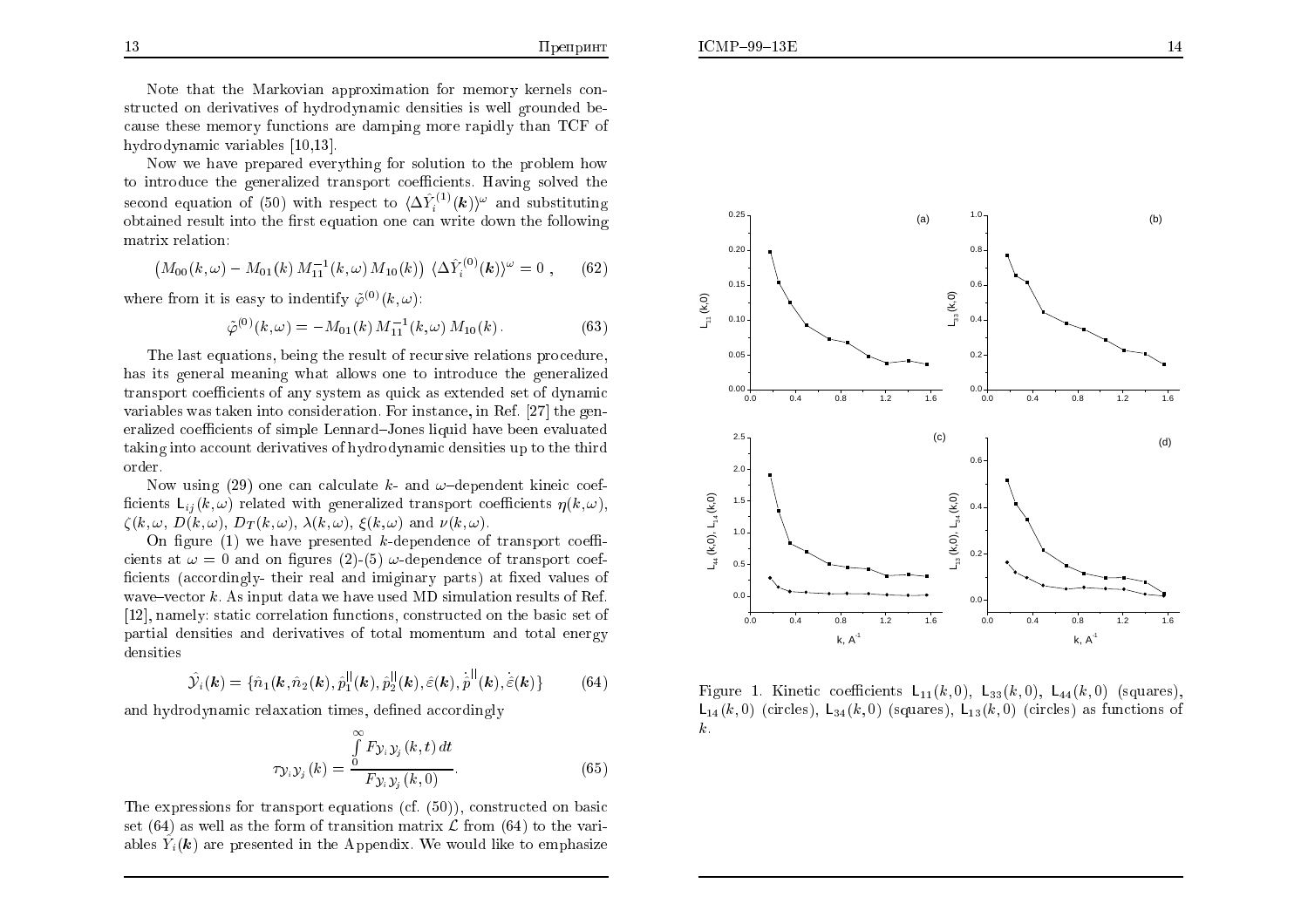





Figure 3.  $k = 0.494 \text{Å}^{-1}$ . Real (squares) and image (circles) parts of kinetic coefficients  $\mathsf{L}_{ij}(k,\omega)$  as functions of  $\omega\tau$ .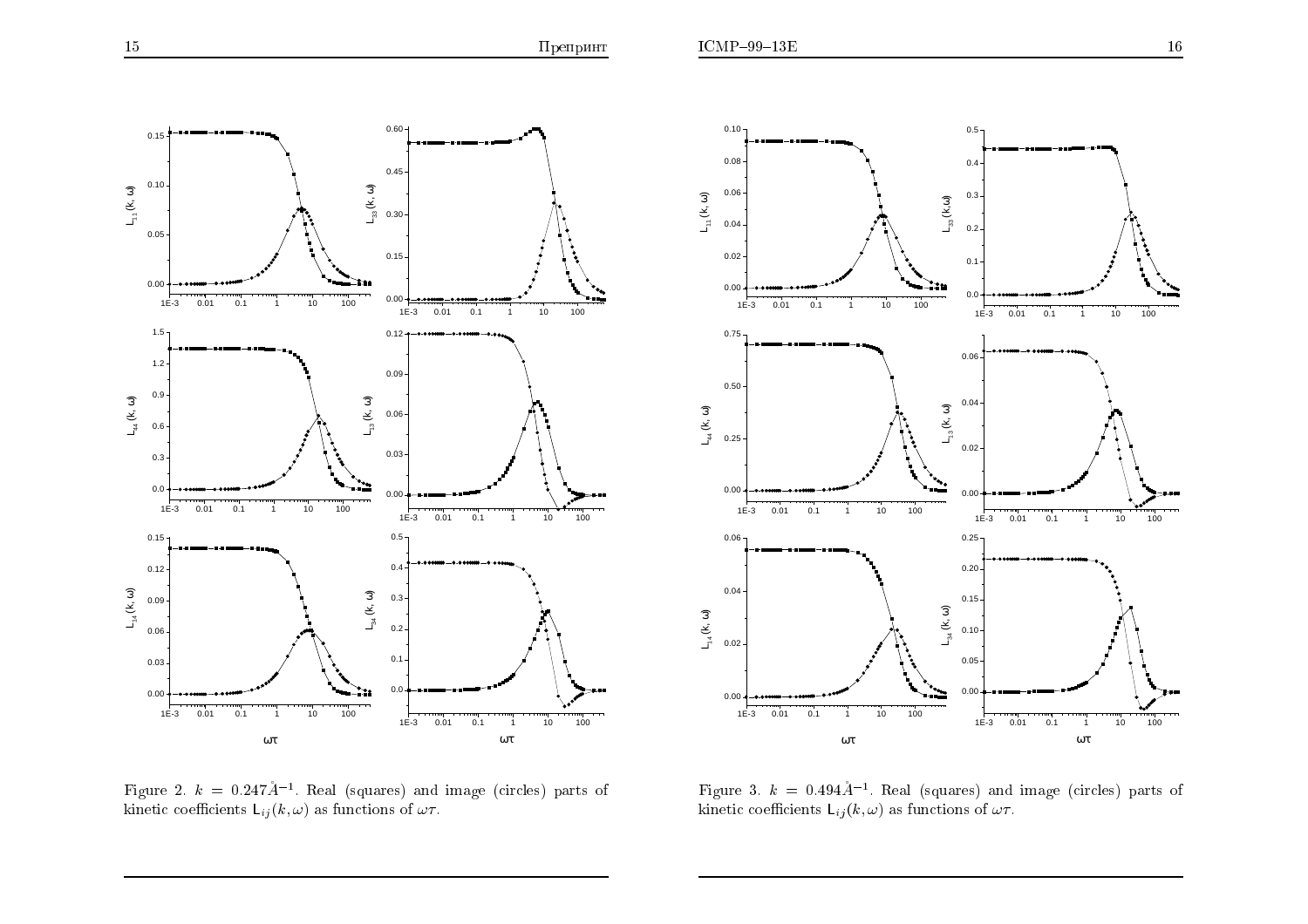



Figure 5.  $k = 1.211 \AA^{-1}$ . Real (squares) and image (circles) parts of kinetic coefficients  $L_{ij}(k,\omega)$  as functions of  $\omega\tau$ .

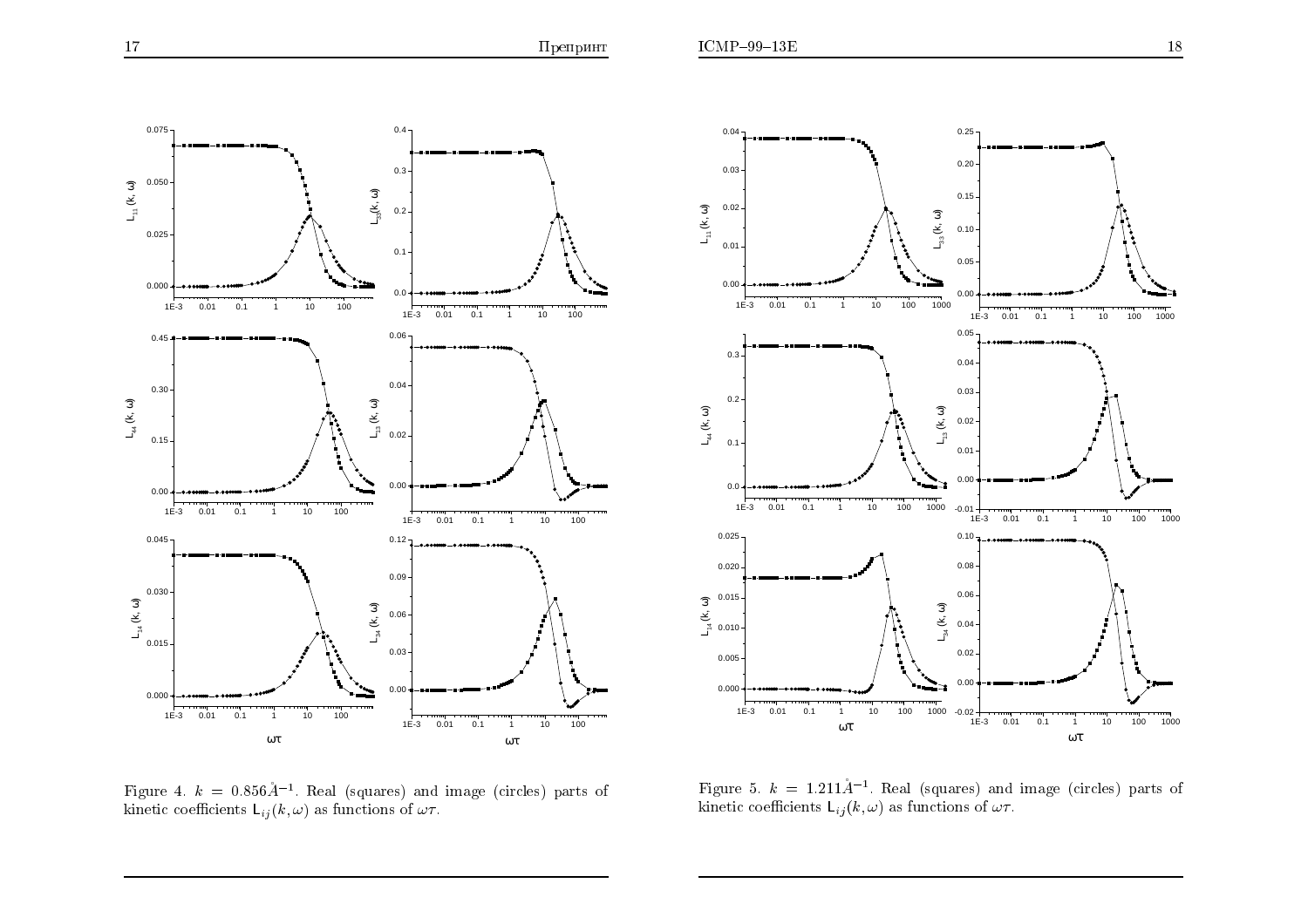$ICMP-99-13E$ 

once more that none approximation except Markovian was done during calculation of memory functions which, as one can see from Appendix, reduce to evaluation of higher order static correlation functions. Hence, our approach indeed appears to be parameter-free.

MD simulations have been performed for a gas mixture of  $He<sub>0.65</sub>$ Ne<sub>0.35</sub> at a number density  $n=0.0186$   $\AA^{-3}$  at temperature T=39.3K. The system of 864 particles interacting through Aziz-potentials [25.26] at constant volume has been considered.

 $E$ : From figure (1)-(5) one can see that process of heat transfer is the dominant in comparison with the others (value of  $\lambda(k,0)$  is one order larger then interdiffusion and thermal diffusion coefficients and is three times as much as longitudnial viscousity). The profile of thermal diffusion coefficient is much smoother then  $\lambda(k,0)$  and  $D(k,0)$  and becomes negligible already at  $k = 0.4\AA^{-1}$ . It means that behaviour of temperature conductivity coefficient  $\chi(k,0) = \lambda(k,0) - \frac{D_T^2(k,0)}{D(k,0)}$  (it is exactly coefficient  $\chi(k,\omega)$  to be measured in heat transfer experiments) reflects the main features of heat conductivity being only slightly shiffted because of interdiffusion and thermal diffusion processes. From fig. (1) one can observe coefficients  $\xi(k,0)$ ,  $\nu(k,0)$  (their imiginary parts) appear to be comparative with longitudnial viscousity and interdiffusion coefficient respectively. On the other hand, they tend to zero when  $k \to 0$ , though we can not obtain this due to limited volume of simulation box.

Inspecting fig.  $(2)-(4)$  one can see that real parts of transport coefficients have character relaxation behaviour from their maximum values at  $\omega = 0$  to infinitesimal values when  $\omega$  becomes large. On the contrary, their imiginary parts increase from zero at  $\omega = 0$  to maximum in the vicinity of fast sound frequency (see [12]) renormalizing sound dispersion and shifting sound peak of dynamic structure factor to the right.

Transport coefficient  $\xi(k,\omega)$  and  $\nu(k,\omega)$  that describe fluxes with different tensor dimensiality have pure imiginary parts at  $\omega = 0$  as it should be according Curie principle. One can see that their imiginary parts tend to zero from below changing their signs at frequencies where corresponding real parts become of the maximum values. So their behaviour resembles the behaviour of cross-effect transport coefficient and bulk viscosity in simple liquid [27]. The common feature of all transport coefficients is decreasing of their values (both real and imiginary parts) with growth of  $k$ .

An availability of a small peak in longitudnial viscosity  $4/3\eta(k,\omega)$  +  $\zeta(k,\omega)$  at low values of wave-vector as well as appearance of similar peak in thermal diffusion coefficient at intermidiate values of  $k$  in our opinion is the only result of our restriction by the first derivatives of the dynamic variables in recursive relations. As has been already said a further extention of our method on case of higher derivatives is straightforward and could be the subject of further research.

Note, that generalized transport coefficients in the domain of small wave-vectors have Lorentz form [28] like TCF in Markovian approximation  $[10]$ .

### 4. Conclusion

In the present paper we have presented the method of calculation of time-spatial dispersion of transport coefficients. Nonlocality of obtained transport coefficients is a result of consistent description of kinetics and hydrodynamics of the system (an initial set of transport equations for hydrodynamic variables has been extended at the expence of including kinetic variables). Taking into consideratin kinetic variables makes Markovian approximation for the memory kernels well grounded because memory functions constructed on derivatives of hydrodynamic densities are known to relax in time more rapidly then corresponding hydrodynamic time correlation functions [13]. At the same time it would be interesting to include the second derivatives into our set of dynamic variables. It corresponds to 7-modes approximation for TCF in the theory of simple fluids [10] and should improve the whole recursive procedure because the convergence of calculations grows with extending of the basic set of variables.

Another way of introducing generalized transport coefficients is application of the mode-coupling theory. As one has already said this method allows us to calculate nonanalytical corrections to the transport coefficients explicitly. Thus, one can obtain  $\sqrt{k}$ -dependence of cross-effect coefficients  $\xi(k,0,\nu(k,0))$  in hydrodynamic region, while kinetic theory of simple fluids give us behaviour linear in  $k$ . However the limiting frame of mode-coupling theory is requirement for  $k$  to be small. On the other hand, MD simulations are restricted by the box volume that is - by  $k$ from below. It is challenging to invastigate just this intermediate region of wave-vectors to answer to the question whether including into consideration higher fluctuations and higher derivatives of dynamic variables are equivalent procedures.

It would be interesting to investigate time-spatial dispersion of transport coefficients of other binary mixtures, such as Ar-Kr, Ar-Xe, where the mass ratio of heavier to lighter component is not so large as in present case to possess enough statistics about behaviour of these coefficients.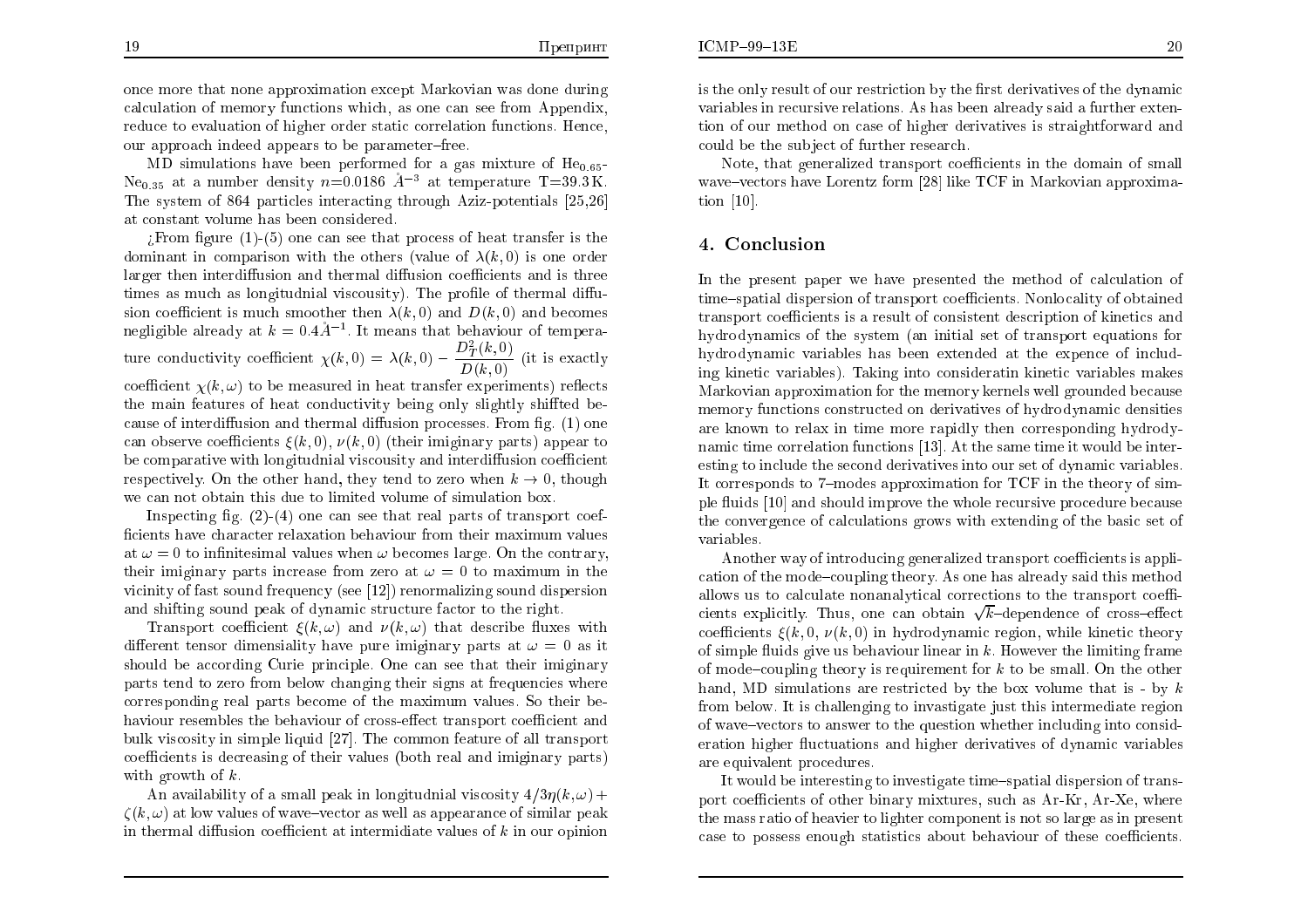$ICMP-99-13E$ 

All problems mentioned here could be the subject of a separate study which authors hope to carry out in future.

#### Appendix

Transport equations  $(50)$ , constructed on the set of partial densities  $(64)$ , in Markovian approxiantion can be written down in the matrix form  $[10]$ :

$$
i\omega \langle \Delta \hat{\mathcal{Y}}_i(\boldsymbol{k}) \rangle^{\omega} + T_{ij}(k) \langle \Delta \hat{\mathcal{Y}}_j(\boldsymbol{k}) \rangle^{\omega} = 0, \tag{A.1}
$$

where the dynamic matrix  $T_{ij}(k) = -i\Omega_{\mathcal{Y}_i\mathcal{Y}_j}(k) + \tilde{\varphi}_{\mathcal{Y}_i\mathcal{Y}_j}(k,0)$  can be expressed via matrix  $F_{\mathcal{Y}_i \mathcal{Y}_j}(k) = (\hat{\mathcal{Y}}_i(k), \hat{\mathcal{Y}}_j(-k))$  of corresponding static correlation functions and the inverse matrix to  $\tilde{F}_{y_i y_j}(k) = \int_{0}^{\infty} F_{y_i y_j}(k, t) dt$ as follows:

$$
T_{ij}(k) = \sum_{l=1}^{i} F_{\mathcal{Y}_{i}\mathcal{Y}_{l}}(k) \left[ \tilde{F}(k) \right]_{\mathcal{Y}_{l}\mathcal{Y}_{j}}^{-1}, \qquad (A.2)
$$

where matrix of relaxation times  $\tilde{F}_{\gamma_i,\gamma_j}(k)$  can be presented as:  $\tilde{E}$ 

$$
F_{\mathcal{Y}_{i}\mathcal{Y}_{j}}(\kappa) =
$$
\n
$$
\begin{pmatrix}\n\tau_{n_{1}n_{1}} F_{n_{1}n_{1}} & \tau_{n_{1}n_{2}} F_{n_{1}n_{2}} & \frac{i m_{1}}{k} F_{n_{1}n_{1}} & \frac{i m_{2}}{k} F_{n_{1}n_{2}} & \tau_{n_{1} \varepsilon} F_{n_{1} \varepsilon} & 0 & -F_{n_{1} \varepsilon} \\
\tau_{n_{1}n_{2}} F_{n_{1}n_{2}} & \tau_{n_{2}n_{2}} F_{n_{2}n_{2}} & \frac{i m_{1}}{k} F_{n_{1}n_{2}} & \frac{i m_{2}}{k} F_{n_{2}n_{2}} & \tau_{n_{1} \varepsilon} F_{n_{2} \varepsilon} & 0 & -F_{n_{2} \varepsilon} \\
\frac{-i m_{1}}{k} F_{n_{1}n_{1}} & \frac{-i m_{1}}{k} F_{n_{1}n_{2}} & 0 & 0 & \frac{i m_{1}}{k} F_{n_{1} \varepsilon} & -F_{p_{1}p_{1}}^{||} & 0 \\
\frac{-i m_{2}}{k} F_{n_{1}n_{2}} & \frac{-i m_{2}}{k} F_{n_{2}n_{2}} & 0 & 0 & \frac{i m_{2}}{k} F_{n_{2} \varepsilon} & -F_{p_{2}p_{2}}^{||} & 0 \\
\tau_{n_{1} \varepsilon} F_{n_{1} \varepsilon} & \tau_{n_{2} \varepsilon} F_{n_{2} \varepsilon} & \frac{-i m_{1}}{k} F_{n_{1} \varepsilon} & \frac{-i m_{2}}{k} F_{n_{2} \varepsilon} & \tau_{\varepsilon \varepsilon} F_{\varepsilon \varepsilon} & 0 & -F_{\varepsilon \varepsilon} \\
0 & 0 & F_{p_{1}p_{1}}^{||} & F_{p_{2}p_{2}}^{||} & 0 & 0 & -F_{p \varepsilon}^{||} \\
F_{n_{1} \varepsilon} & F_{n_{1} \varepsilon} & 0 & 0 & F_{\varepsilon \varepsilon} & F_{p \varepsilon}^{||} & 0 \\
F_{n_{1} \varepsilon} & F_{n_{2} \varepsilon} & 0 & 0 & F_{\varepsilon \varepsilon} & F_{p \
$$

 $\left( \frac{1}{2} \right)$ 

Here we have used definition (65) for corresponding relaxation times  $\tau$ while the other elements could be expressed via static correlation functions  $F_{\mathcal{Y},\mathcal{Y}_i}(k)$ . One can see from  $(A.1)-(A.3)$  that memory functions, constructed on basic set  $(64)$ , are expressed only via static correlation functions and relaxation times without any complex time dependence

Transition matrix  $\mathcal{L}_{ii}(k)$  from the set  $\hat{Y}_i(k)$  to the variables  $\hat{\mathcal{Y}}_i(k)$ can be presented as follows:

$$
\mathcal{L}_{ij}(k) = \frac{\partial Y_i(k)}{\partial \mathcal{Y}_j(k)} = \begin{bmatrix} 1 & 1 & 0 & 0 & 0 & 0 & 0 \\ \mathcal{L}_{21} & \mathcal{L}_{22} & 0 & 0 & 0 & 0 & 0 \\ 0 & 0 & 1 & 1 & 0 & 0 & 0 \\ \mathcal{L}_{41} & \mathcal{L}_{42} & 0 & 0 & 1 & 0 & 0 \\ 0 & 0 & \mathcal{L}_{53} & \mathcal{L}_{54} & 0 & 0 & 0 \\ \mathcal{L}_{61} & \mathcal{L}_{62} & 0 & 0 & \mathcal{L}_{65} & 1 & 0 \\ 0 & 0 & \mathcal{L}_{73} & \mathcal{L}_{74} & 0 & 0 & 1 \end{bmatrix}.
$$
 (A.4)

In (A.4) we have the following nonzero elements (except  $\mathcal{L}_{11} = \mathcal{L}_{12}$  $\mathcal{L}_{33} = \mathcal{L}_{34} = \mathcal{L}_{45} = \mathcal{L}_{66} = \mathcal{L}_{77} = 1$ :

$$
\mathcal{L}_{21}(k) = \frac{\partial \tilde{n}_1(k)}{\partial n_1(k)} = 1 - \frac{(\hat{n}_1(k), \hat{n}(-k))}{(\hat{n}(k), \hat{n}(-k))},
$$
\n(A.5)

$$
\mathcal{L}_{22}(k) = \frac{\partial \tilde{n}_1(k)}{\partial n_2(k)} = -\frac{(\hat{n}_1(k), \hat{n}(-k))}{(\hat{n}(k), \hat{n}(-k))},\tag{A.6}
$$

$$
\mathcal{L}_{41}(k)=\frac{\partial h(k)}{\partial n_1(k)}=-\frac{(\hat{\varepsilon}(\boldsymbol{k}),\hat{n}(-\boldsymbol{k}))}{(\hat{n}(\boldsymbol{k}),\hat{n}(-\boldsymbol{k}))}\mathcal{L}_{11}(k)-\frac{\left(\hat{\varepsilon}(\boldsymbol{k}),\hat{\hat{n}}(-\boldsymbol{k})_1\right)}{\left(\hat{\tilde{n}}_1(\boldsymbol{k}),\hat{\tilde{n}}(-\boldsymbol{k})_1\right)}\mathcal{L}_{21}(k)\!\!=\!\!
$$

$$
-\frac{\left(\hat{\varepsilon}(\mathbf{k}),\hat{n}(-\mathbf{k})\right)}{\left(\hat{n}(\mathbf{k}),\hat{n}(-\mathbf{k})\right)}-\frac{\left(\hat{\varepsilon}(\mathbf{k}),\hat{\tilde{n}}_1(-\mathbf{k})\right)}{\left(\hat{\tilde{n}}_1(\mathbf{k}),\hat{\tilde{n}}_1(-\mathbf{k})\right)}\left\{1-\frac{\left(\hat{n}_1(\mathbf{k}),\hat{n}(-\mathbf{k})\right)}{\left(\hat{n}(\mathbf{k}),\hat{n}(-\mathbf{k})\right)}\right\},\quad\text{(A.7)}
$$

$$
\mathcal{L}_{42}(k) = \frac{\partial h(k)}{\partial n_2(k)} = -\frac{(\hat{\varepsilon}(\mathbf{k}), \hat{n}(-\mathbf{k}))}{(\hat{n}(\mathbf{k}), \hat{n}(-\mathbf{k}))} \mathcal{L}_{12}(k) - \frac{\left(\hat{\varepsilon}(\mathbf{k}), \hat{\tilde{n}}_1(-\mathbf{k})\right)}{\left(\hat{\tilde{n}}_1(\mathbf{k}), \hat{\tilde{n}}_1(-\mathbf{k})\right)} \mathcal{L}_{22}(k) =
$$
\n
$$
(\hat{n}(\mathbf{k}), \hat{n}(-\mathbf{k}))^{-1} \left\{ \frac{\left(\hat{\varepsilon}(\mathbf{k}), \hat{\tilde{n}}_1(-\mathbf{k})\right) (\hat{n}_1(\mathbf{k}), \hat{n}(-\mathbf{k}))}{\left(\hat{\tilde{n}}_1(\mathbf{k}), \hat{\tilde{n}}_1(-\mathbf{k})\right)} - (\hat{\varepsilon}(\mathbf{k}), \hat{n}(-\mathbf{k})) \right\}, \quad \text{(A.8)}
$$

$$
\mathcal{L}_{53}(k) = ik \left\{ \frac{1}{m_1} - \frac{1}{\bar{m}} \right\},\tag{A.9}
$$

$$
\mathcal{L}_{54}(k) = ik \left\{ \frac{1}{m_2} - \frac{1}{\bar{m}} \right\},\tag{A.10}
$$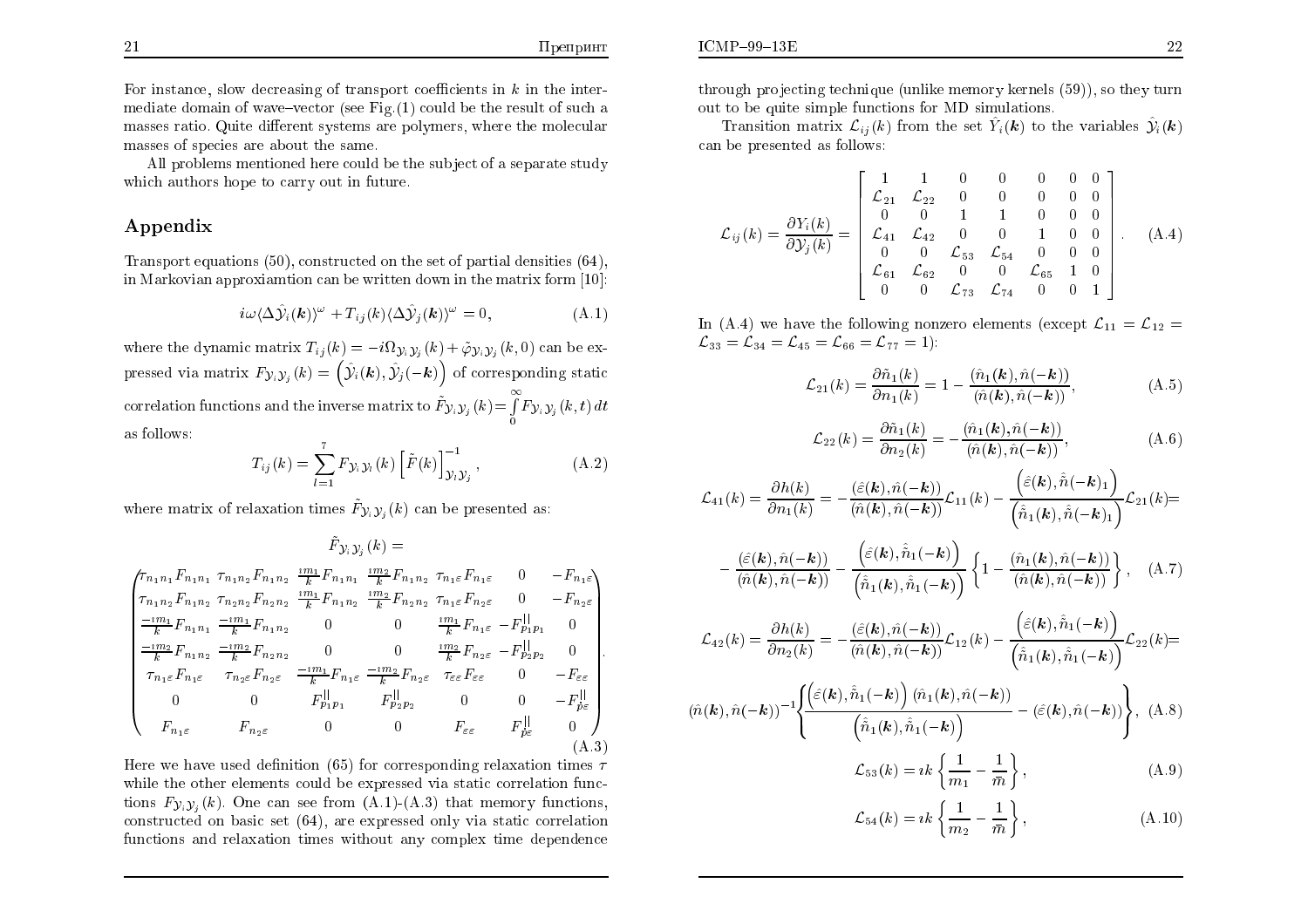$$
\mathcal{L}_{61}(k) = -\frac{\left(\dot{\hat{p}}^{||}(\mathbf{k}), \hat{n}(-\mathbf{k})\right)}{(\hat{n}(\mathbf{k}), \hat{n}(-\mathbf{k}))} \mathcal{L}_{11}(k) - \frac{\left(\dot{\hat{p}}^{||}(\mathbf{k}), \hat{\hat{n}}_{1}(-\mathbf{k})\right)}{\left(\hat{\hat{n}}_{1}(\mathbf{k}), \hat{\hat{n}}_{1}(-\mathbf{k})\right)} \mathcal{L}_{21}(k) - \frac{\left(\dot{\hat{p}}^{||}(\mathbf{k}), \hat{h}(-\mathbf{k})\right)}{\left(\hat{h}(\mathbf{k}), \hat{h}(\mathbf{k})\right)} \mathcal{L}_{41}(k), \tag{A.11}
$$

where

$$
\begin{split}\n\left(\dot{\hat{p}}^{||}(\mathbf{k}),\hat{n}(-\mathbf{k})\right) &= \frac{i k}{\beta} \left(\dot{\hat{p}}^{||}(\mathbf{k}),\hat{\hat{n}}_1(-\mathbf{k})\right) = \frac{i k}{\beta} \left\{C_1 - \frac{(\hat{n}_1(\mathbf{k}),\hat{n}(-\mathbf{k}))}{(\hat{n}(\mathbf{k}),\hat{n}(-\mathbf{k}))}\right\}, \\
\left(\dot{\hat{p}}^{||}(\mathbf{k}),\hat{h}(-\mathbf{k})\right) &= \left(\dot{\hat{p}}^{||}(\mathbf{k}),\hat{\varepsilon}(-\mathbf{k})\right) - \frac{i k}{\beta} \frac{(\hat{\varepsilon}(\mathbf{k}),\hat{n}(-\mathbf{k}))}{(\hat{n}(\mathbf{k}),\hat{n}(-\mathbf{k}))} \\
&- \frac{i k}{\beta} \left\{C_1 - \frac{(\hat{n}_1(\mathbf{k}),\hat{n}(-\mathbf{k}))}{(\hat{n}(\mathbf{k}),\hat{n}(-\mathbf{k}))}\right\} \frac{\left(\hat{\varepsilon}(\mathbf{k}),\hat{\hat{n}}_1(-\mathbf{k})\right)}{\left(\hat{\hat{n}}_1(\mathbf{k}),\hat{\hat{n}}_1(-\mathbf{k})\right)}, \\
\mathcal{L}_{62}(k) &= -\frac{\left(\dot{\hat{p}}^{||}(\mathbf{k}),\hat{n}(-\mathbf{k})\right)}{(\hat{n}(\mathbf{k}),\hat{n}(-\mathbf{k}))} \mathcal{L}_{12}(k) - \frac{\left(\dot{\hat{p}}^{||}(\mathbf{k}),\hat{\hat{n}}_1(-\mathbf{k})\right)}{\left(\hat{\hat{n}}_1(\mathbf{k}),\hat{\hat{n}}_1(-\mathbf{k})\right)} \mathcal{L}_{22}(k) \\
& \left(\dot{\hat{p}}^{||}(\mathbf{k}),\hat{h}(-\mathbf{k})\right) \mathcal{L}_{12}(k) - \frac{\left(\dot{\hat{p}}^{||}(\mathbf{k}),\hat{\hat{n}}_1(-\mathbf{k})\right)}{\left(\hat{\hat{n}}_1(\mathbf{k}),\hat{\hat{n}}_1(-\mathbf{k})\right)} \mathcal{L}_{22}(k)\n\end{split}
$$

$$
\frac{\left(\hat{h}(\mathbf{k}), \hat{h}(-\mathbf{k})\right)}{\left(\hat{h}(\mathbf{k}), \hat{h}(-\mathbf{k})\right)} \mathcal{L}_{42}(k),\tag{A.12}
$$

$$
\mathcal{L}_{65}(k) = -\frac{\left(\dot{\hat{p}}^{||}(\mathbf{k}), \hat{h}(-\mathbf{k})\right)}{\left(\hat{h}(\mathbf{k}), \hat{h}(-\mathbf{k})\right)},
$$
\n(A.13)

$$
\mathcal{L}_{73}(k) = \mathcal{L}_{74}(k) = -\frac{\left(\dot{\hat{h}}(\mathbf{k}), \hat{p}^{||}(-\mathbf{k})\right)}{\left(\hat{p}^{||}(\mathbf{k}), \hat{p}^{||}(-\mathbf{k})\right)} = -\frac{\beta}{\bar{m}}\left(\dot{p}^{||}(\mathbf{k}), \hat{h}(-\mathbf{k})\right). \quad (A.14)
$$

In its turn,

$$
\left(\hat{\tilde{n}}_1(\mathbf{k}),\hat{\tilde{n}}_1(-\mathbf{k})\right) = \left(\hat{n}(\mathbf{k}),\hat{n}(-\mathbf{k})\right) - \frac{\left(\hat{n}_1(\mathbf{k}),\hat{n}(-\mathbf{k})\right)^2}{\left(\hat{n}(\mathbf{k}),\hat{n}(-\mathbf{k})\right)},
$$
\n
$$
\left(\hat{h}(\mathbf{k}),\hat{h}(-\mathbf{k})\right) = \left(\hat{\varepsilon}(\mathbf{k}),\hat{\varepsilon}(-\mathbf{k})\right) - \frac{\left(\hat{\varepsilon}(\mathbf{k}),\hat{n}(-\mathbf{k})\right)^2}{\left(\hat{n}(\mathbf{k}),\hat{n}(-\mathbf{k})\right)} - \frac{\left(\hat{\varepsilon}(\mathbf{k}),\hat{n}_1(-\mathbf{k})\right)^2}{\left(\hat{\tilde{n}}_1(\mathbf{k}),\hat{\tilde{n}}_1(-\mathbf{k})\right)},
$$
\n
$$
\left(\hat{\varepsilon}(\mathbf{k}),\hat{\tilde{n}}_1(-\mathbf{k})\right) = \left(\hat{\varepsilon}(\mathbf{k}),\hat{n}_1(-\mathbf{k})\right) - \frac{\left(\hat{n}_1(\mathbf{k}),\hat{n}(-\mathbf{k})\right)\left(\hat{\varepsilon}(\mathbf{k}),\hat{n}(-\mathbf{k})\right)}{\left(\hat{n}(\mathbf{k}),\hat{n}(-\mathbf{k})\right)}.
$$

## Acknowledgement

One of the autor (I.V.) is greatful to the President of Ukraine for financial support. The research of another author (M.I.) was financed by the Fonds fur Forderung der wissenschaftlichen Forschung (Austria), Project P12423 TPH.

#### References

- 1. Bhatia A.B, Thornton D.E. and March N.H. Dynamical structure factor for a fluid binary mixture in the hydrodynamic limit. // Phys. Chem. Lig. -1974. -p.97-111.
- 2. Bhatia A.B. and Thornton D.E. Structural aspects of the electrical resistivity of binary alloys. // Phys. Rev. B. -1970. -V.2. No 8. p. 3004-3012.
- 3. March N.H., Tosi M.P. Atomic dynamics in liquids. The Gresham Press. Surrey.1976. -330 p.
- 4. Bosse J., Jacucci G., Ronchetti M., Schirmacher W. Fast sound in two-component liquids.  $//$  Phys. Rev. Lett. 1986. V. 57, No 26. P. 3277-3279
- 5. Westerhuijs P., Montfrooij W., de Graaf L.A. and de Schepper I.M. Fast and slow sound in a dense gas mixture of helium and neon. // Phys. Rev. A. -1992. -V.45. No 6. -p.3749-3762.
- 6. Campa A., Cohen E.G.D. Observable fast kinetic eigenmode in binary noble-gas mixtures.  $//$  Phys. Rev. Lett. 1988. V. 61, No 7. P. 853-856.
- 7. Enciso E., Almarza N.G., Dominguez P., González M.A., Bermejo F.J. Dynamic structure factor of a helium-neon dense gas mixture: Crossover from hydrodynamics to the microscopic regime. // Phys. Rev. Lett. 1995 - V. 74, No 21, P. 4233-4236.
- 8. de Schepper I.M., Cohen E.G.D., Bruin C., van Rijs J.C., Montrooij W., Graaf L.A. Hydrodynamic time correlation functions for Lennard-Jones fluids. // Phys. Rev. A. - 1988. - V. 38, No 1. - P. 271-287
- 9. Omelyan I.P., Mryglod I.M. Generalized collective modes of a Lennard-Jones fluid. High-mode approximation. // Cond. Matt. Phys.  $1994 - 1$ ss.  $4 - P$ .  $128 - 160$ .
- 10. Mryglod I.M., Omelyan I.P., Tokarchuk M.V. Generalized collective modes for the Lennard-Jones fluid. // Mol. Phys. 1995. V. 84, No 2 - P. 235-259.
- 11. Mryglod I.M. Generalized statistical hydrodynamics of fluids: Approach of generalized collective modes. // Cond. Matt. Phys. - 1998. V. 1, No  $4(16)$  - P. 753-796.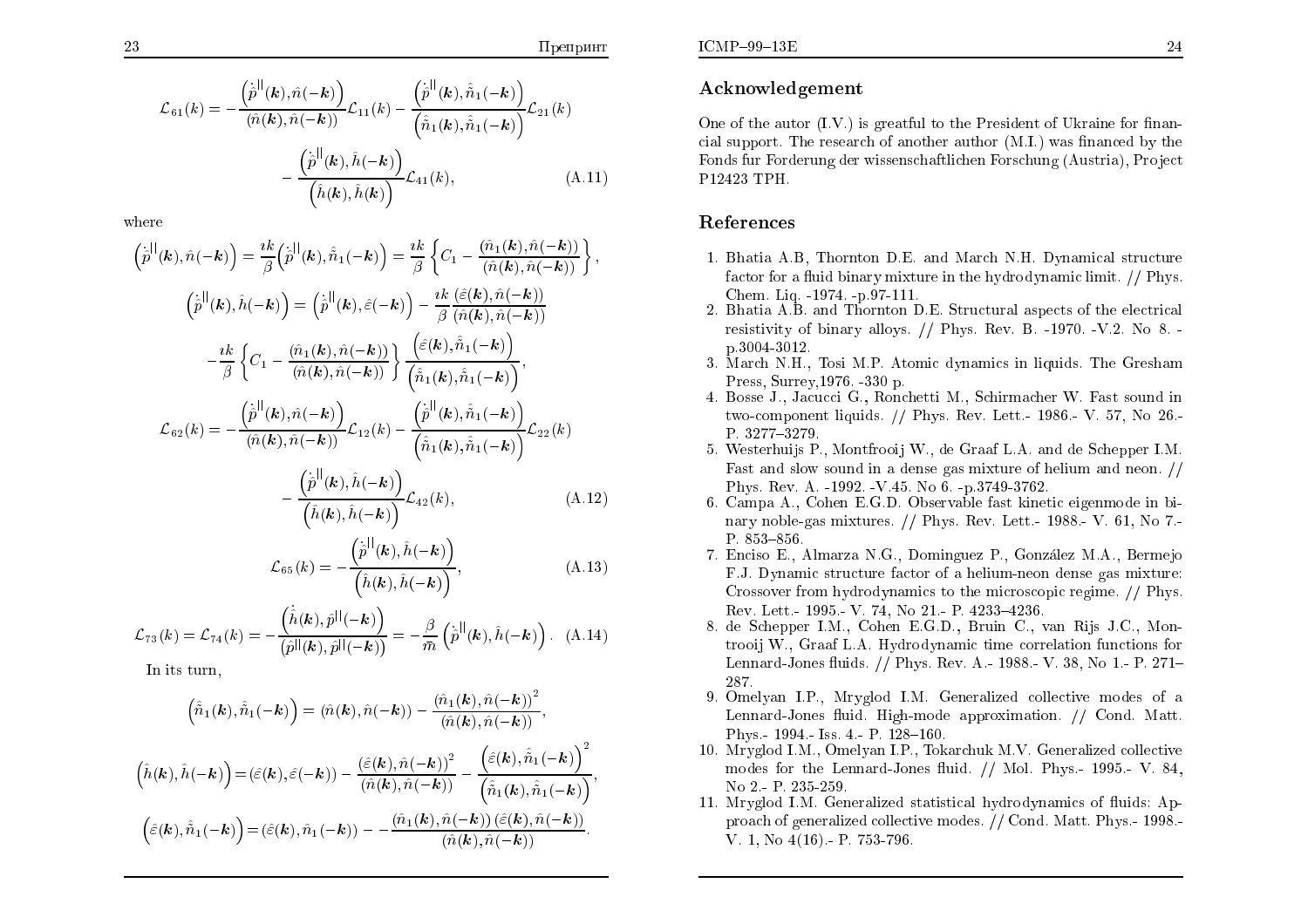- 12. Bryk T., Mryglod M. and Kahl G. Generalized collective modes in a binary  $He_{0.65} - Ne_{0.35}$  mixture. // Phys. Rev. E. -1997. -V.56, No  $3 - p2903$
- 13. Mrvglod I.M., Hachkeyvch A.M. On non equilibrium statistical theory of fluids: linear relaxation theories with different sets of dynamic variables. Cond. Matt. Physics. -1995. No 5. -p.105-123.
- 14. Mryglod I.M. Generalized hydrodynamics of multicomponent fluids. // Cond. Matt. Phys. - 1997. - Iss. 10. - P. 115–135.
- 15. Mryglod I.M., Ignatyuk V.V. Generalized hydrodynamics of binary mixtures.  $//$  Journ. of Phys. Studies, -1997. No 2. -p.
- 16. Morozov  $\dot{V}$ . G. Nonlocal hydrodynamics and dispersion of transport coefficients in simple fluid.  $// Physica. -1983. -V.117A. No. 3. -p.511-$ 530.
- 17. Ignatyuk V.V., Tokarchuk M.V., Statistical theory of nonlinear hydrodynamic fluctuations of ionic system. // Theor. and math phys.  $-1996$   $-V.108$ . No 3.  $-p.1208-1221$ .
- 18. Velasco R.M., Garsia-Colin L.S. Generalized hydrodynamics in gases. // J. Non-Equilib. Thermodyn.- 1995.- V. 20. No 1.- P. 1–18.
- 19. Velasco R.M., Garsia-Colin L.S. Kinetic approach to generalized hydrodynamics. // Phys. Rev. A.- 1995.- V. 44, No 8.- P. 4961-4969.
- 20. Tankeshwar K., Pathak K.N., Ranganathan S. Theory of transport coeficient of simple fluids// J.Phys. Cond. Matt. 1990. V.2. P.5891-5995.
- 21. Tankeshwar K. Generalized negative bulk viscosity in liquids. // J. Phys.: Cond. Matt. 1994 - V. 6 - P. 9295-9300.
- 22. Mryglod I.M., Omelyan I.P. Generalized mode approach: 3. Generalized transport coefficients of a Lennard-Jones fluid. // Mol. Phys.-1997 - V 92, No 5 - p 913-927.
- 23. D. Zubarev, V. Morozov, G. Röpke. Statistical mechanics of nonequilibrium processes, vol. 2, Relaxation and hydrodynamical processes, Akademie Verlag, Berlin (1996).
- 24. R. Zwanzig. Lectures in Theoretical Physics, Interscience, New York  $(1961).$
- 25. Aziz R.A., McCourt F.R.W. and Wang C.C.K. // Mol. Phys. -1987.  $-V.61. -D.1487.$
- 26. Aziz R.A. and Slaman N.J. // Chem. Phys. -1989. -V.130. -p.187.
- 27. I.M. Mryglod, I. P. Omelyan. // Mol. Phys. -1997. -V. 92, No 5. -p. 913-927.
- 28. V.V. Ignatyuk, I.M. Mryglod, M.V. Tokarchuk. Time correlation functions and generalized transport coefficients of semiquantum helium.  $//$  Low Temp. Phys. -1999. -V.25, No11 (in press).